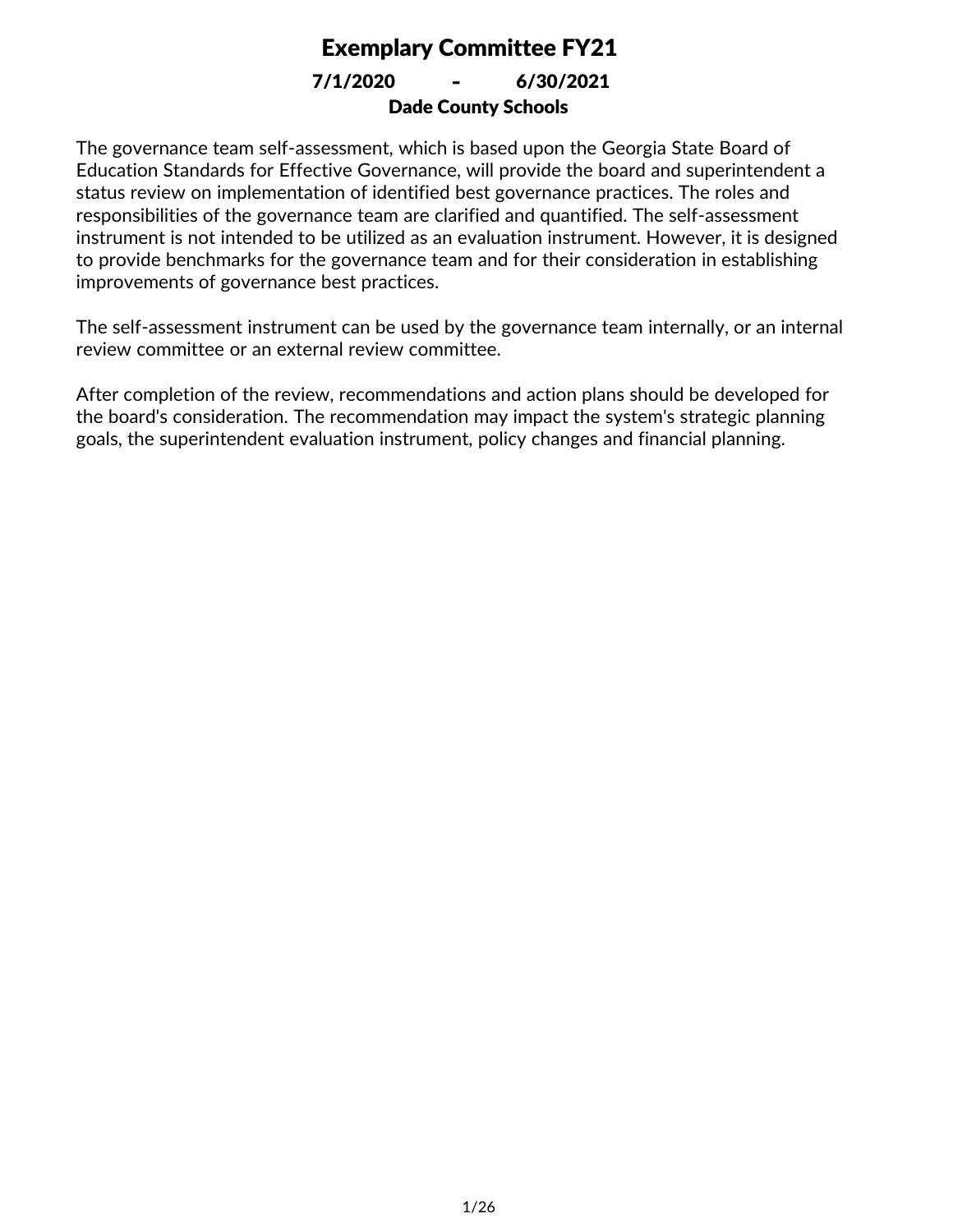Dade County Schools 7/1/2020 **-** 6/30/2021

#### I. Governance Structure

#### **Description**

#### **Description**

The board of education and superintendent form the governance leadership team of the local school system, and act in a manner that focuses on improving student achievement and organizational effectiveness.

**Board:** The local board of education has "legislative," "executive" and "judicial" duties or functions in exercising control and management over a school district. A local board's "legislative" function is to adopt policies to govern the operation of the schools and have the authority to determine the amount of school taxes to be levied upon property in the school district. A board's "executive" function includes the employment and assignment of personnel on the recommendation of the superintendent, acquiring or disposing of real estate and other property, construction of facilities, preparation and adoption of an annual budget using the procedures mandated by the State Board of Education, entering into contracts, and borrowing money and signing promissory notes, subject to certain limitations. The "judicial" role of the board is to serve as a tribunal or school law court in order to resolve local matters of school law when specifically authorized or required by Georgia law.

**Superintendent:** The school superintendent is appointed by the board and who "shall be the executive officer" of the board of education. The "fundamental role" of a superintendent is to administer the implementation of policy established by the local board. In addition the superintendent serves as secretary to the board and is responsible for maintaining the minutes of board meetings. Additionally, the superintendent serves as the liaison between the State School Superintendent, makes all employment and assignment recommendations of school system personnel to the local board for approval, signs all employment contracts on behalf of the board, is responsible for any money borrowed and received by the school district to the same extent that the superintendent is responsible for other public school funds, signs notes along with the board chair to borrow money for the school system, acts as the agent of the board in procuring school equipment and materials, is responsible for ensuring that students receive and use prescribed textbooks, enforces all rules and regulations of the State School Superintendent and the local board according to the laws of the State, visits all schools in the school system; counsels with the faculty; files reports with the State Department of Education required by the State Board of Education from time to time; and performs any additional duties and responsibilities prescribed by the local board of education as part of the job description of the superintendent or contained within the contract of the superintendent.

STANDARD: The governance leadership team is comprised of the local board of education and the superintendent, and adheres to appropriate roles and responsibilities, as defined in the state constitution, state law, local act, and board policy. A.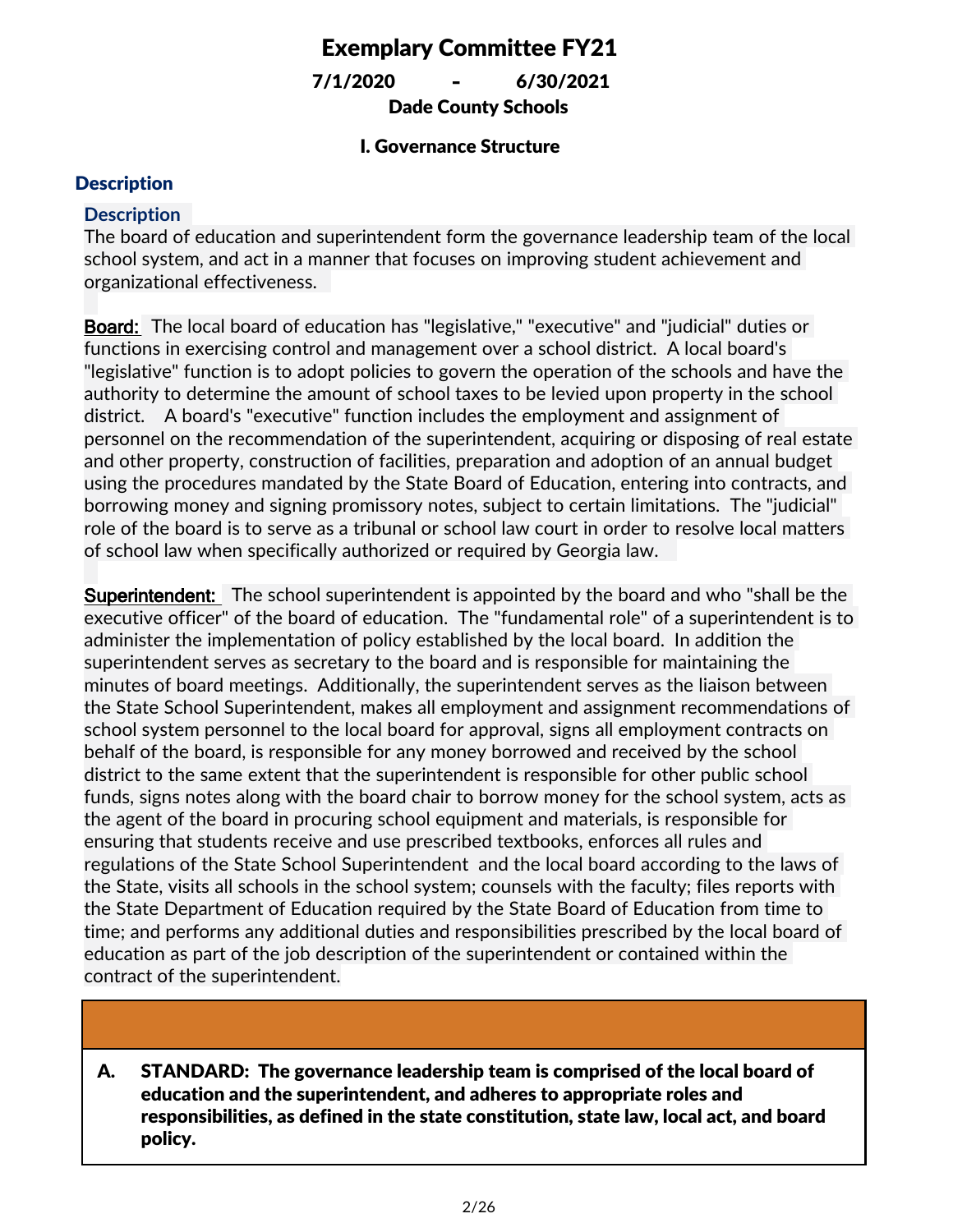|    | 1.<br>The board elects officers using procedures defined in state law, local<br>legislative act and local board policy.                                                                                                                                                  |  |
|----|--------------------------------------------------------------------------------------------------------------------------------------------------------------------------------------------------------------------------------------------------------------------------|--|
|    | <b>Evidence</b>                                                                                                                                                                                                                                                          |  |
|    | <b>Board Policies</b><br><b>Board Minutes</b>                                                                                                                                                                                                                            |  |
|    | 2.<br>The board designates the superintendent as the Executive Officer of the<br>school system and fully delegates the authority to provide educational<br>leadership, manage daily operations, and perform all duties as assigned by<br>law.                            |  |
|    | <b>Evidence</b>                                                                                                                                                                                                                                                          |  |
|    | <b>Board Policies</b><br><b>District Accreditation Report</b><br>Code of Ethics                                                                                                                                                                                          |  |
|    | <b>Conflict of Interest Policy</b>                                                                                                                                                                                                                                       |  |
|    | 3.<br>The superintendent acts as board secretary.                                                                                                                                                                                                                        |  |
|    | <b>Evidence</b>                                                                                                                                                                                                                                                          |  |
|    | <b>Board Policies</b><br><b>Board Meetings</b>                                                                                                                                                                                                                           |  |
|    | <b>Rating</b>                                                                                                                                                                                                                                                            |  |
|    | Meets Standard<br>6                                                                                                                                                                                                                                                      |  |
|    | Doesn't Meet Standard<br>0                                                                                                                                                                                                                                               |  |
|    | <b>Review Comments</b>                                                                                                                                                                                                                                                   |  |
|    |                                                                                                                                                                                                                                                                          |  |
|    |                                                                                                                                                                                                                                                                          |  |
| В. | STANDARD: The governance leadership team executes its duties as defined in the<br>state constitution, state laws, and state board rules consistent with local board<br>policies, accreditation standards, procedures and ethical standards, which govern its<br>conduct. |  |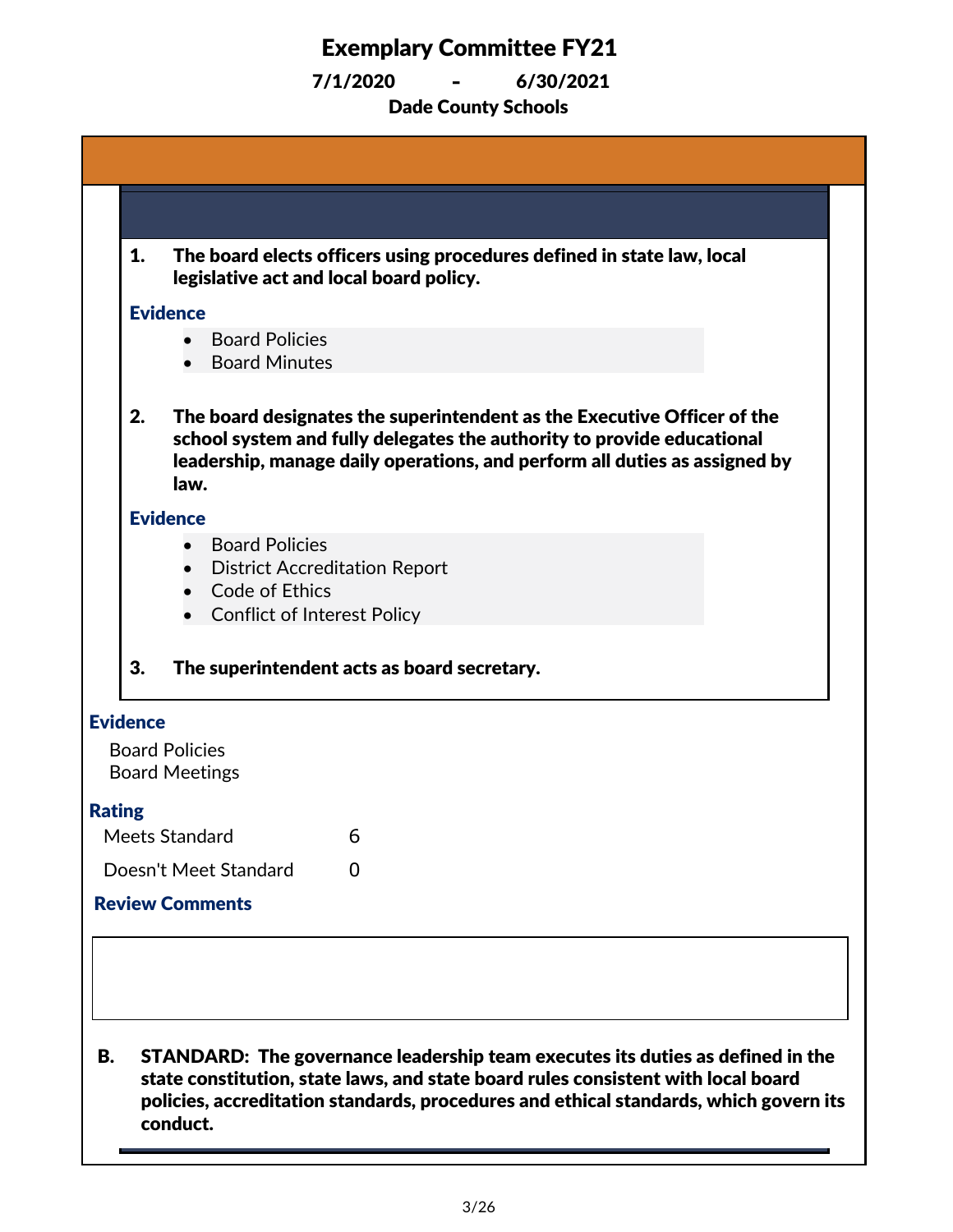|               | 1.              | The board establishes and follows local board policies, procedures, and<br>ethical standards governing the conduct of the governance leadership team,<br>board, and individual board members. |
|---------------|-----------------|-----------------------------------------------------------------------------------------------------------------------------------------------------------------------------------------------|
|               | 2.              | The board adopts, commits to, and follows a Code of Ethics, including a<br><b>Conflict of Interest policy consistent with Domain VIII - Ethics.</b>                                           |
|               | <b>Evidence</b> |                                                                                                                                                                                               |
|               |                 | <b>Board Policies</b>                                                                                                                                                                         |
|               |                 | <b>District Accreditation Report</b><br>Code of Ethics                                                                                                                                        |
|               |                 | <b>Conflict of Interest Policy</b>                                                                                                                                                            |
| <b>Rating</b> |                 |                                                                                                                                                                                               |
|               |                 | Meets Standard<br>6                                                                                                                                                                           |
|               |                 | Doesn't Meet Standard<br>0                                                                                                                                                                    |
|               |                 | <b>Review Comments</b>                                                                                                                                                                        |
|               |                 |                                                                                                                                                                                               |
|               |                 |                                                                                                                                                                                               |
|               |                 |                                                                                                                                                                                               |
| C.            |                 | STANDARD: The board acts as a policy-making body separate from the roles and<br>responsibilities authorized to the superintendent.                                                            |
|               |                 |                                                                                                                                                                                               |
|               | 1.              | The board establishes and follows written policies governing its work in<br>compliance with state constitution, state law, local legislative act(s) and<br>policy.                            |
|               | 2.              | The board fully supports and recognizes that operational issues are the<br>responsibility of the superintendent and school system personnel.                                                  |
|               | <b>Evidence</b> |                                                                                                                                                                                               |
|               |                 | <b>Board Policies</b>                                                                                                                                                                         |
|               |                 | <b>Administrative Regulations</b>                                                                                                                                                             |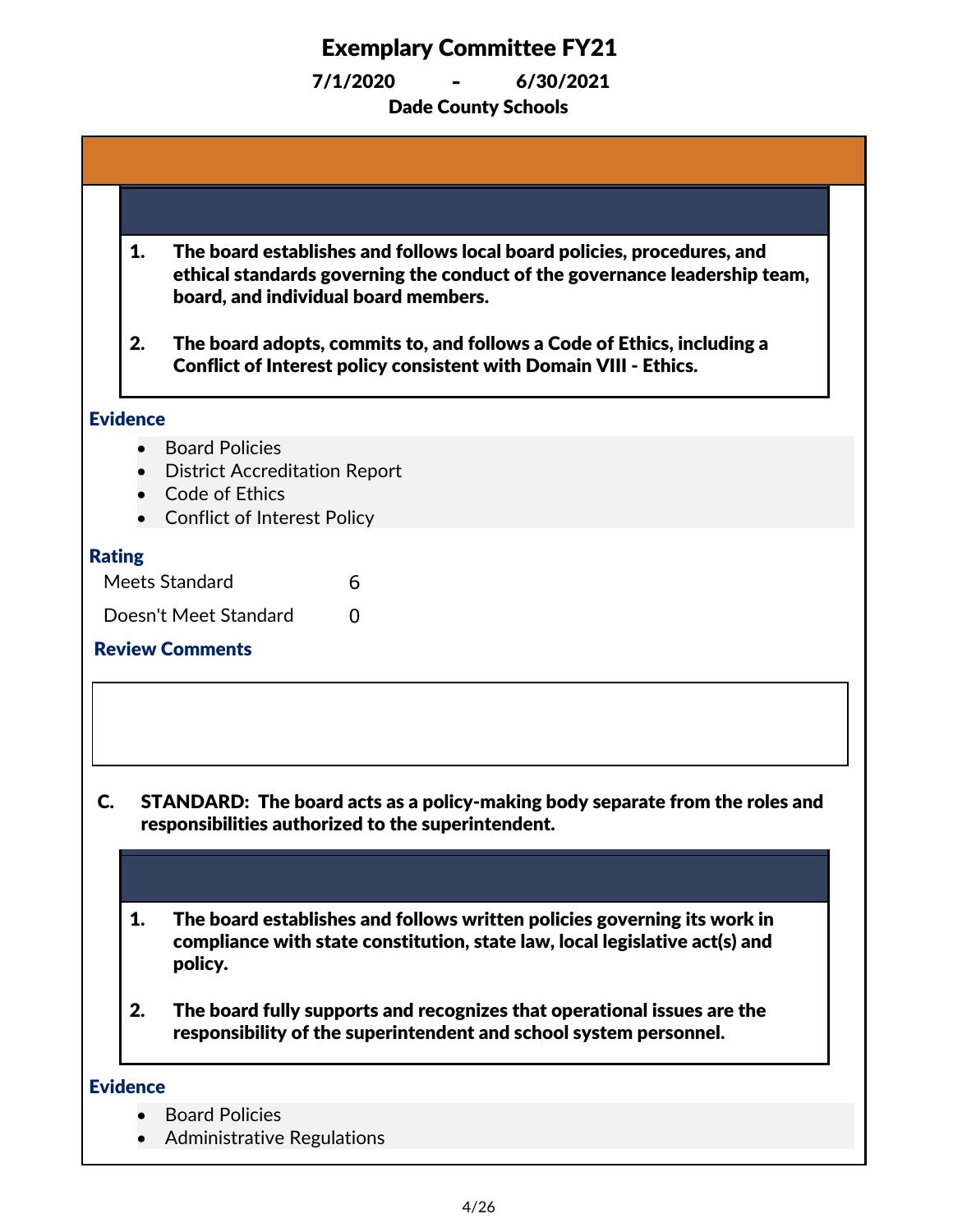7/1/2020 **-** 6/30/2021

Dade County Schools

| <b>Rating</b>                |                                                                                                                                                                                                                                  |  |  |
|------------------------------|----------------------------------------------------------------------------------------------------------------------------------------------------------------------------------------------------------------------------------|--|--|
| Meets Standard               | 6                                                                                                                                                                                                                                |  |  |
| Doesn't Meet Standard        | 0                                                                                                                                                                                                                                |  |  |
| <b>Review Comments</b>       |                                                                                                                                                                                                                                  |  |  |
|                              |                                                                                                                                                                                                                                  |  |  |
|                              |                                                                                                                                                                                                                                  |  |  |
|                              |                                                                                                                                                                                                                                  |  |  |
| D.<br>responsibilites.       | STANDARD: The governance leadership team demonstrates a unified approach to<br>governing the school system in order to assure effective fulfillment of roles and                                                                 |  |  |
|                              |                                                                                                                                                                                                                                  |  |  |
| 1.<br>strongly encouraged.   | The board participates in annual professional development that meets or<br>exceeds the requirements of Georgia Law and the State Board of Education.<br>The superintendent's participation in this training, while voluntary, is |  |  |
| 2.                           | The governance leadership team differentiates professional development<br>curriculum and delivery for the whole board and individual members based<br>upon the experience and needs of members.                                  |  |  |
| 3.<br>leadership team        | New members are provided with induction, orientation, and mentoring in<br>order to support their effectiveness as members of the governance                                                                                      |  |  |
| <b>Evidence</b>              |                                                                                                                                                                                                                                  |  |  |
| New Board Member Orientation | Annual Board Training Plan and Training Records                                                                                                                                                                                  |  |  |
| <b>Rating</b>                |                                                                                                                                                                                                                                  |  |  |
| Meets Standard               | 6                                                                                                                                                                                                                                |  |  |
| Doesn't Meet Standard        | 0                                                                                                                                                                                                                                |  |  |
| <b>Review Comments</b>       |                                                                                                                                                                                                                                  |  |  |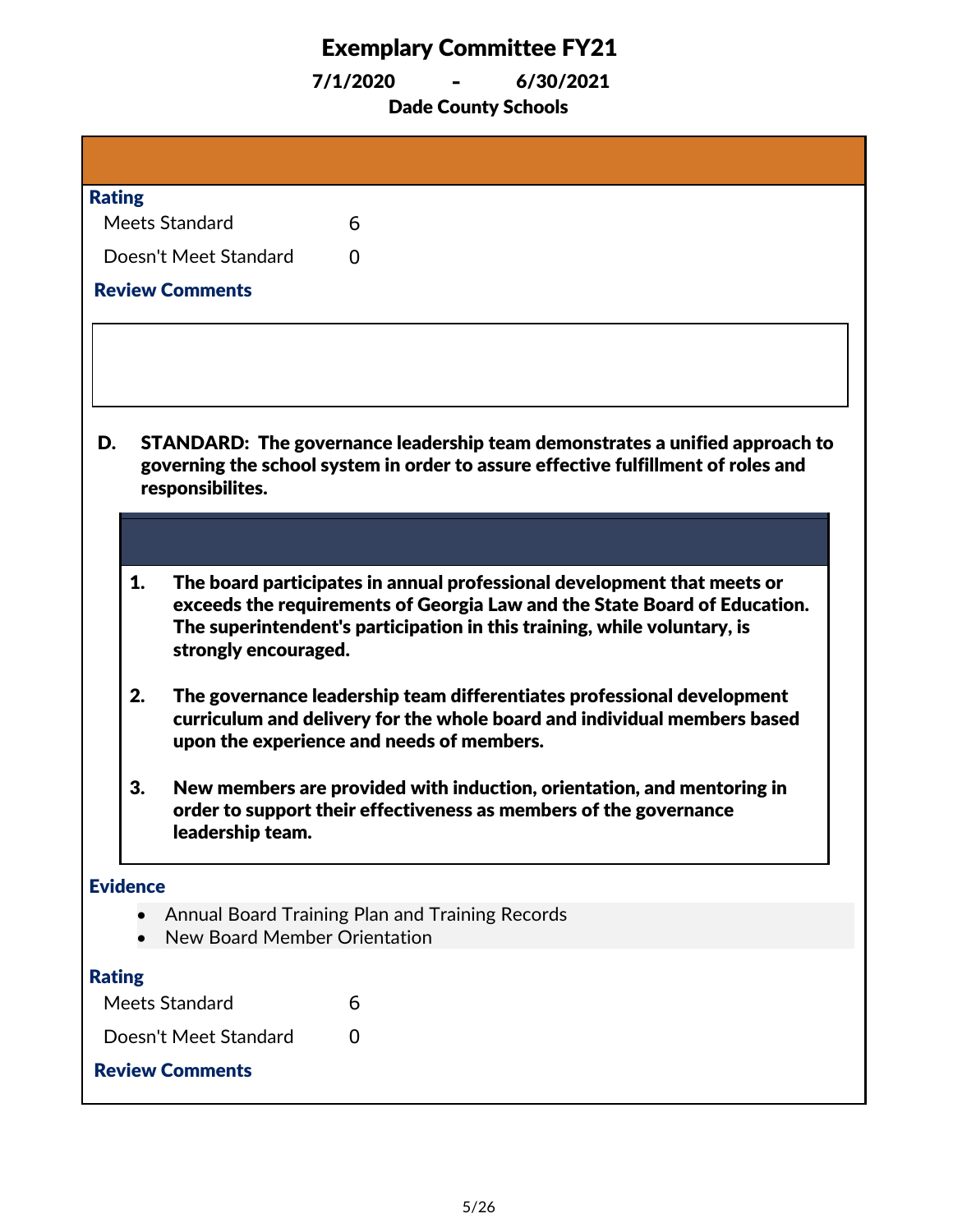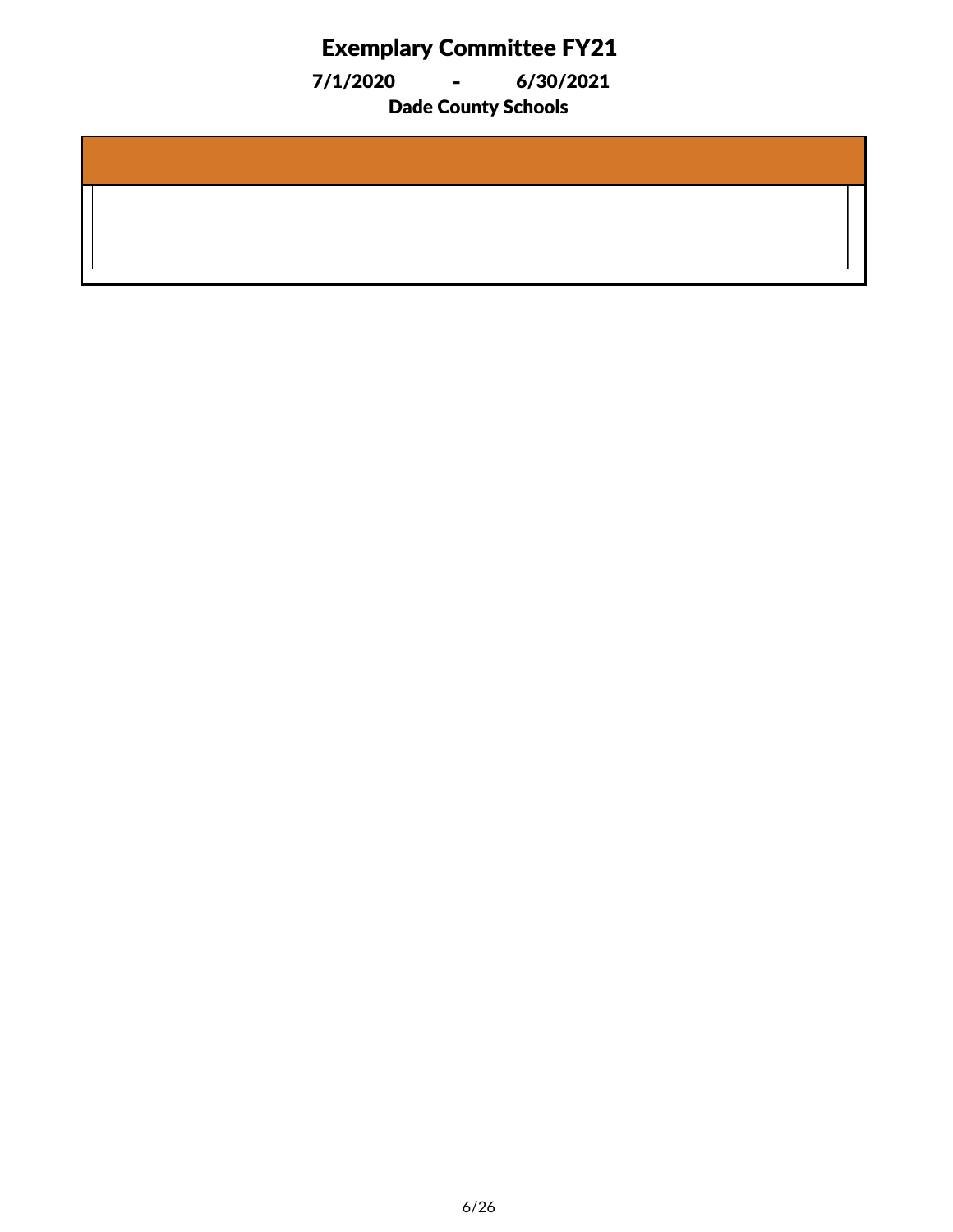Dade County Schools 7/1/2020 **-** 6/30/2021

### II. Strategic Planning

### **Description**

### **Description**

The governance leadership team, in collaboration with the community, adopts and enacts a planning process that results in an adopted system strategic plan designed to improve student achievement and organizational effectiveness.

**Board:** The board members participate in the development of the strategic plan and as a board adopts the system strategic plan based upon the superintendent's recommendations. Monthly, quarterly, but at least annually, the board reviews the performance measures of the strategic plan and reports to the community the results.

**Superintendent:** The superintendent participates in the development of the strategic plan and recommends to the board the adoption of the system strategic plan. The superintendent, as chief executive officer, implements, monitors, provides data reports on the strategic plan performance measures and makes recommendations to the board for consideration to improve the system's student achievement and effectiveness.

#### STANDARD: The governance leadership team provides input to and adopts the system strategic plan. A.

### **Description**

The District Strategic Plan is collaboration of the Board, Superintendent, administrators, faculty, staff, and community members. The Georgia School Board Association assisted the Dade County School System this year with our strategic plan. Board members and the superintendent, through board meetings, link all items discussed to the district strategic plan.

- 1. The governance leadership team, in collaboration with the community, provides input to and the Board adopts a strategic plan that contains the systems beliefs, vision, mission, and strategic goals, performance objectives, performance measures and targets for improving student achievement and organizational effectiveness.
- 2. At least annually and as needed, the governance leadership team reviews, assesses the system strategic plan and the Board readopts.
- 3. The governance leadership team conducts the strategic planning process

consistent with Domain VIII: Ethics.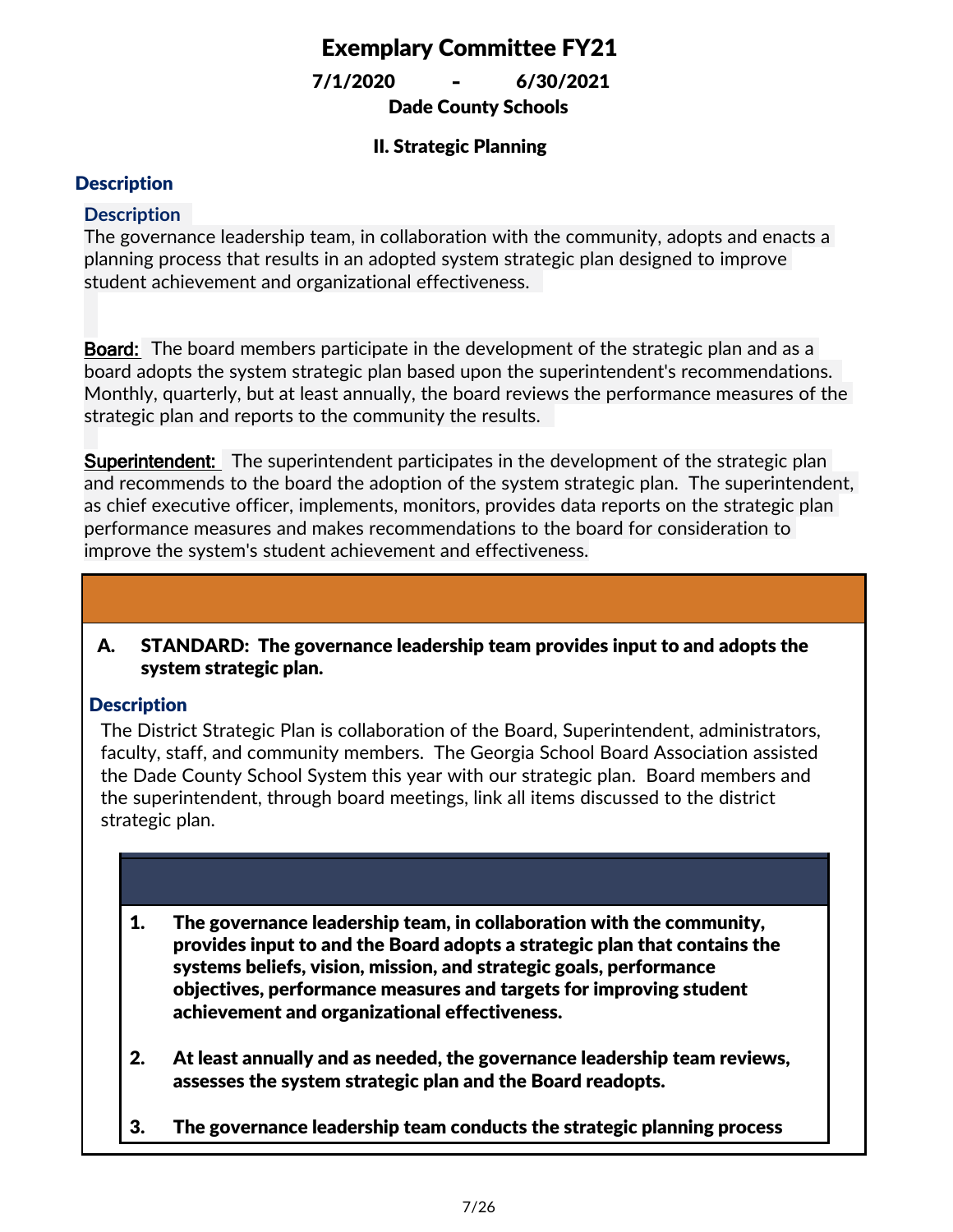7/1/2020 **-** 6/30/2021

Dade County Schools

|                                       | consistent with Domain VIII: Ethics.                                                                                                                                                                                                                                                                                                                                                                                                                |
|---------------------------------------|-----------------------------------------------------------------------------------------------------------------------------------------------------------------------------------------------------------------------------------------------------------------------------------------------------------------------------------------------------------------------------------------------------------------------------------------------------|
| <b>Evidence</b>                       |                                                                                                                                                                                                                                                                                                                                                                                                                                                     |
|                                       | <b>Defined Strategic Planning Process</b><br><b>Board Minutes</b>                                                                                                                                                                                                                                                                                                                                                                                   |
| <b>Rating</b>                         |                                                                                                                                                                                                                                                                                                                                                                                                                                                     |
| Meets Standard                        | 6                                                                                                                                                                                                                                                                                                                                                                                                                                                   |
|                                       | Doesn't Meet Standard<br>0                                                                                                                                                                                                                                                                                                                                                                                                                          |
| <b>Review Comments</b>                |                                                                                                                                                                                                                                                                                                                                                                                                                                                     |
| В.<br>measures.<br><b>Description</b> | STANDARD: Annually and as needed, utilizing the adopted strategic planning process,<br>the governance leadership team monitors and reports progress on performance<br>Last year during the exemplary committee meeting the question was asked if we align<br>our strategic plan and the CLIP for Federal Programs? This year after working with the<br>Director of Federal Programs Josh Ingle, our CLIP aligns with the district's strategic plan. |
|                                       |                                                                                                                                                                                                                                                                                                                                                                                                                                                     |
| 1.                                    | The board implements board action plans for monitoring and reporting<br>performance objectives, performance measures and targets, and<br>effectiveness that is aligned with the school system's strategic plan.                                                                                                                                                                                                                                     |
| 2.                                    | The governance leadership team participates in professional development<br>focused on the development, implementation, and assessment of the<br>school system's strategic plan.                                                                                                                                                                                                                                                                     |

3. The governance leadership team annually and as needed self-asseses performance in fulfilling its duties, responsibilities, and ability to work as a

team in support of implementing the strategic plan.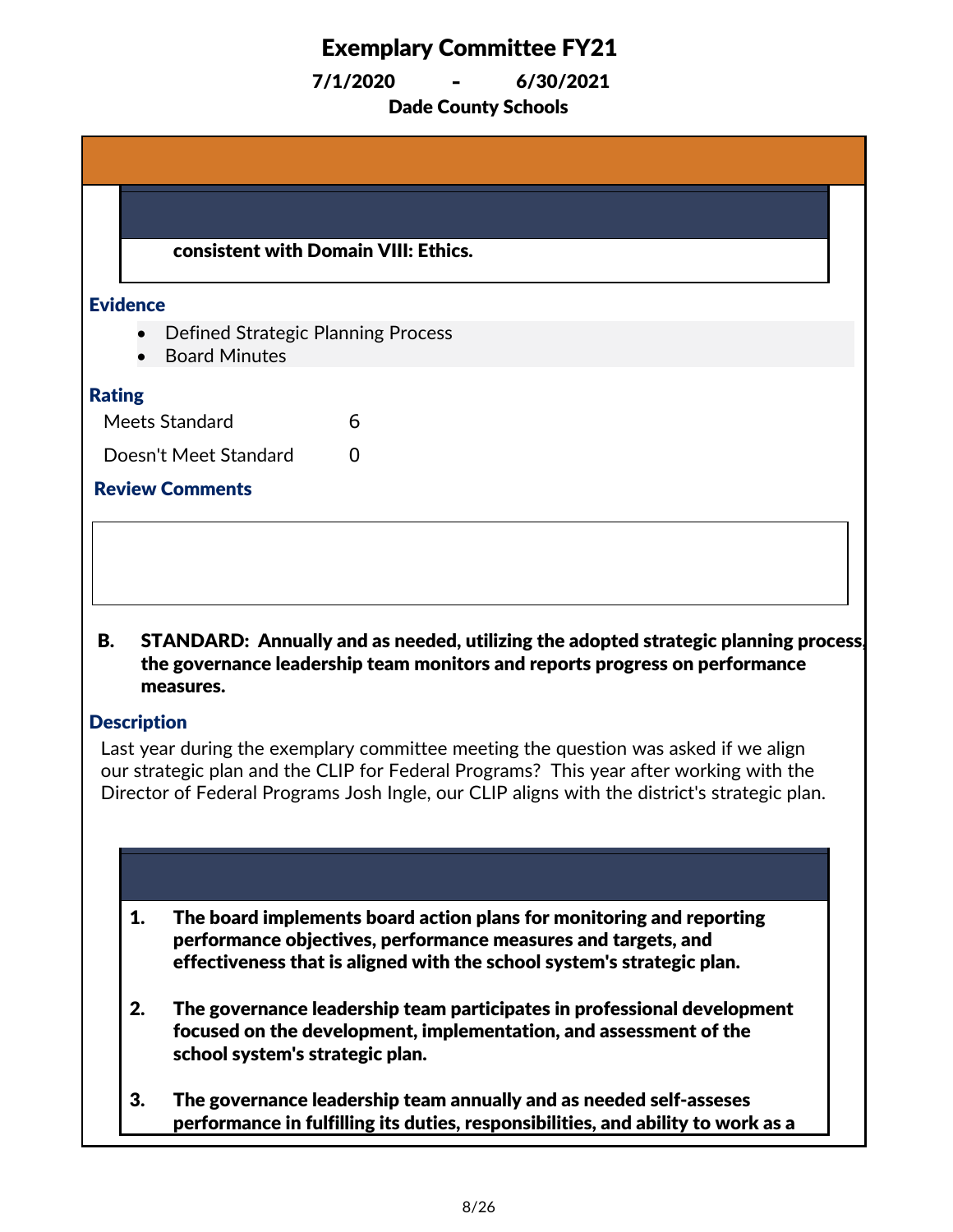Dade County Schools 7/1/2020 **-** 6/30/2021

team in support of implementing the strategic plan. **Evidence** · Balanced Scorecard · Strategic Plan Tracking System such as Simbli · Board Training Plan · Superintendent's monthly, quarterly, and annual reports · Annual Self-Assessment and Action Plan Rating Meets Standard 6 Doesn't Meet Standard 0 Review Comments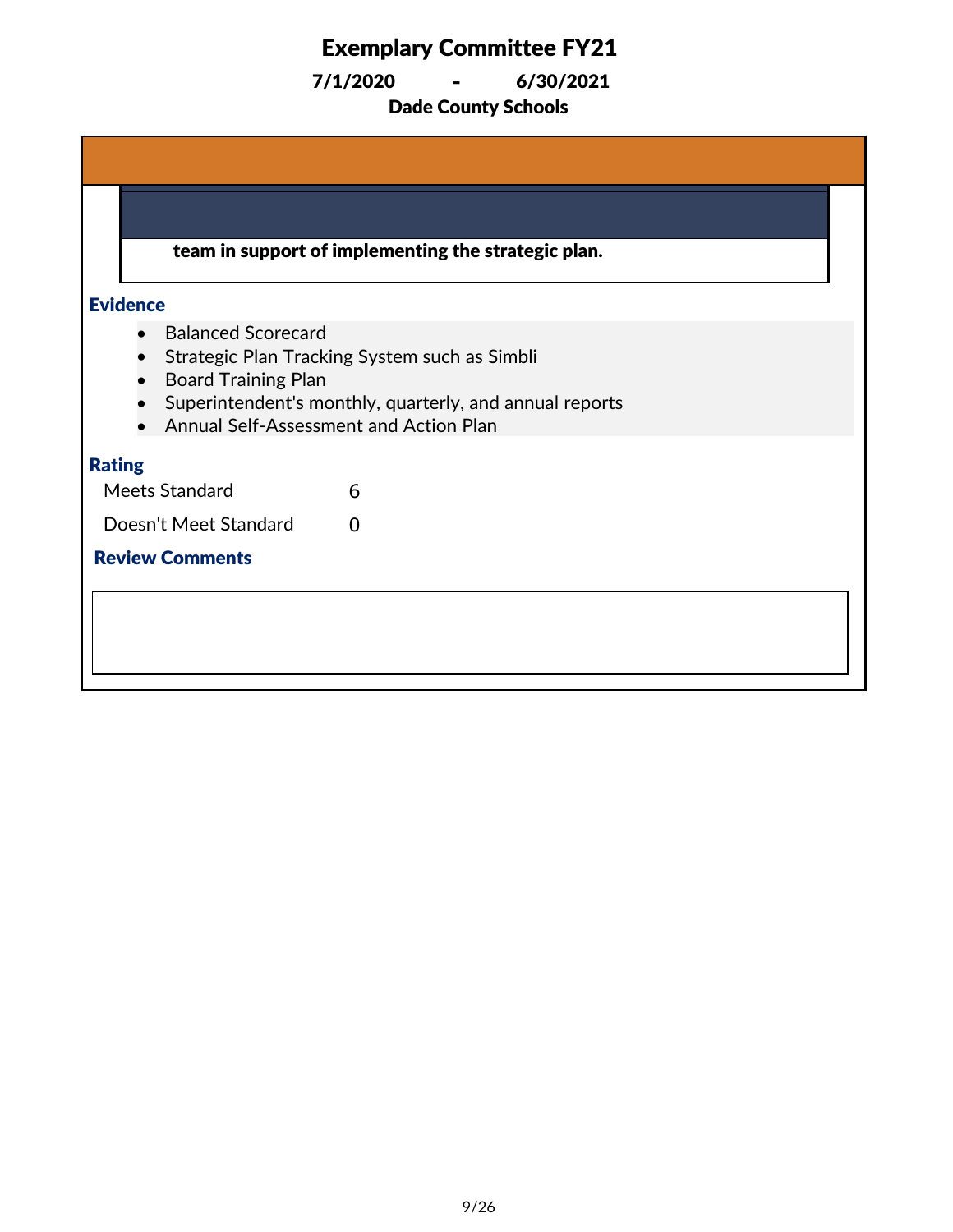Dade County Schools 7/1/2020 **-** 6/30/2021

### III. Board and Community Relations

### **Description**

#### **Description**

In order to ensure improved student achievement and organizational effectiveness, the governance leadership team creates and sustains healthy community relations, models professional relationships, creates a culture of mutual respect, and serves as a public school advocate for effective collaboration and engagement of internal and external stakeholders.

**Board:** As the elected officials charged with the constitutional authority to "manage and control" our state's public school districts, school board members have an obligation to communicate what they are doing to the citizens in the communities they serve. Effective communication, media relations, advocacy, crisis communications and planning, community relations, public engagement, outreach -- school board members must plan for and engage in these activities if they are to reach a level of excellence in governance.

**Superintendent:** The superintendent, with board guidance will develop, recommend and implement a communications plan for the school district and board to promote better public understanding and accountability. This communication plan needs to build relationships with the school district staff, the community, parents, legislators, county and city governments, community groups and more so that there is mutual trust and opportunities for information to be exchanged, not just handed out.

| А.            | STANDARD: The governance leadership team develops a process for creating a<br>culture where input is sought, heard, and valued.                                                                              |                       |   |  |
|---------------|--------------------------------------------------------------------------------------------------------------------------------------------------------------------------------------------------------------|-----------------------|---|--|
|               |                                                                                                                                                                                                              |                       |   |  |
|               | The governance leadership team aligns its actions and decisions, which<br>1.<br>impact board and community culture, to the school system's strategic plan.                                                   |                       |   |  |
|               | 2.<br>The interactions of the governance leadership team with the community<br>create a culture in which ideas are sought, heard, and valued, and are based<br>on collaborative review of research and data. |                       |   |  |
| <b>Rating</b> |                                                                                                                                                                                                              |                       |   |  |
|               |                                                                                                                                                                                                              | Meets Standard        | 6 |  |
|               |                                                                                                                                                                                                              | Doesn't Meet Standard | ∩ |  |
|               | <b>Review Comments</b>                                                                                                                                                                                       |                       |   |  |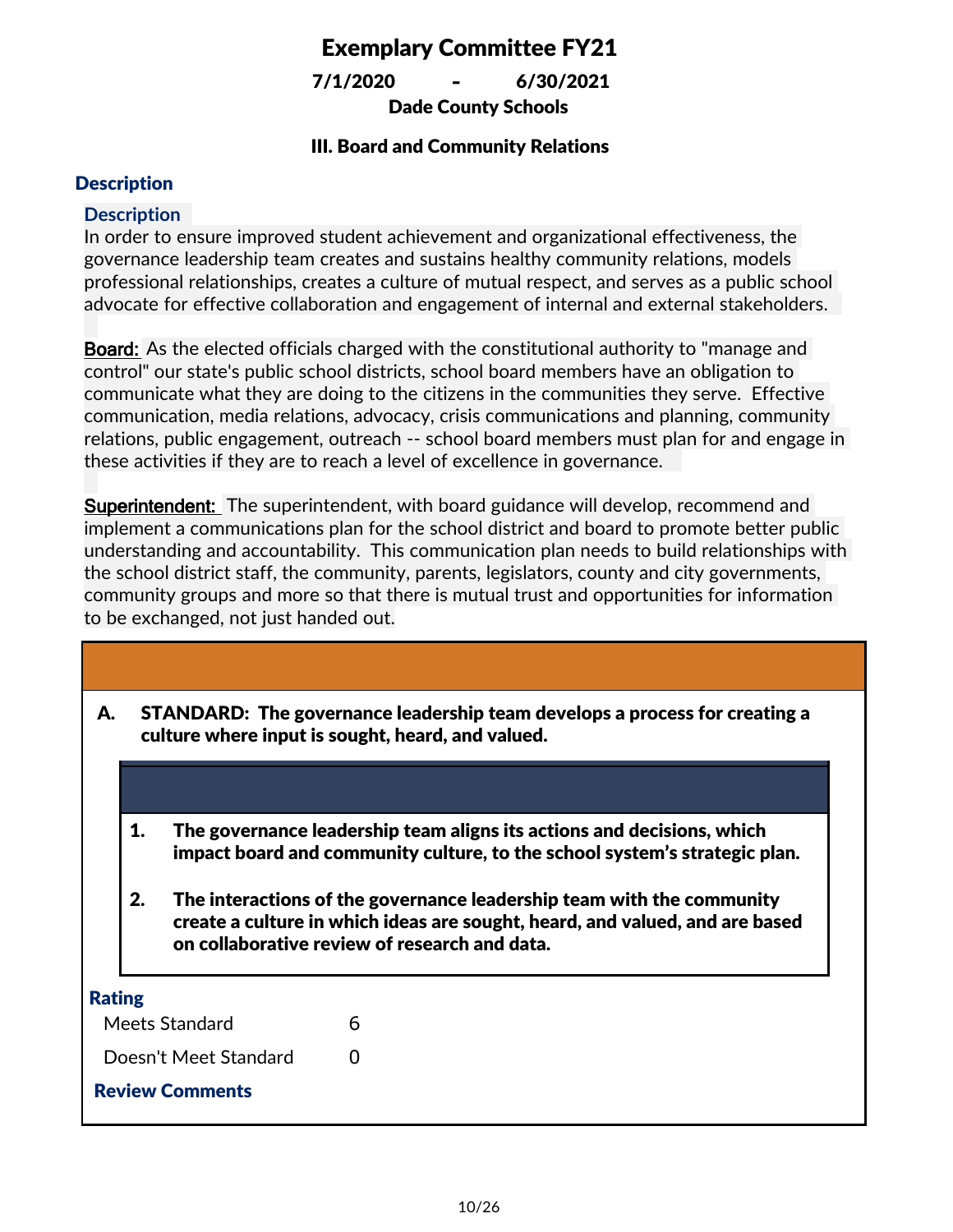| В. |               | STANDARD: The board develops policies to ensure effective communication and<br>engagement of all stakeholders' which support the strategic plan, desired culture and<br>continuous improvement of the school system.                             |
|----|---------------|--------------------------------------------------------------------------------------------------------------------------------------------------------------------------------------------------------------------------------------------------|
|    |               |                                                                                                                                                                                                                                                  |
|    | 1.            | The governance leadership team develops and supports implementation of<br>a communications plan aligned with the school system's strategic plan.                                                                                                 |
|    | 2.            | The governance leadership team formally and informally communicates to<br>stakeholders, its strategic plan, desired culture and improvement needs,<br>and student performance expectations progress, targets, and results.                       |
|    | 3.            | The governance leadership team and individual member's communication<br>demonstrate transparency of intentions, actions, decisions, successes,<br>progress statuses, benchmarks and barriers to achievement of goals and<br>performance targets. |
|    | 4.            | The governance leadership team will implement a communication plan                                                                                                                                                                               |
|    |               | consistent with Domain VIII - Ethics.                                                                                                                                                                                                            |
|    | <b>Rating</b> |                                                                                                                                                                                                                                                  |
|    |               | Meets Standard<br>6                                                                                                                                                                                                                              |
|    |               | Doesn't Meet Standard<br>0<br><b>Review Comments</b>                                                                                                                                                                                             |
|    |               |                                                                                                                                                                                                                                                  |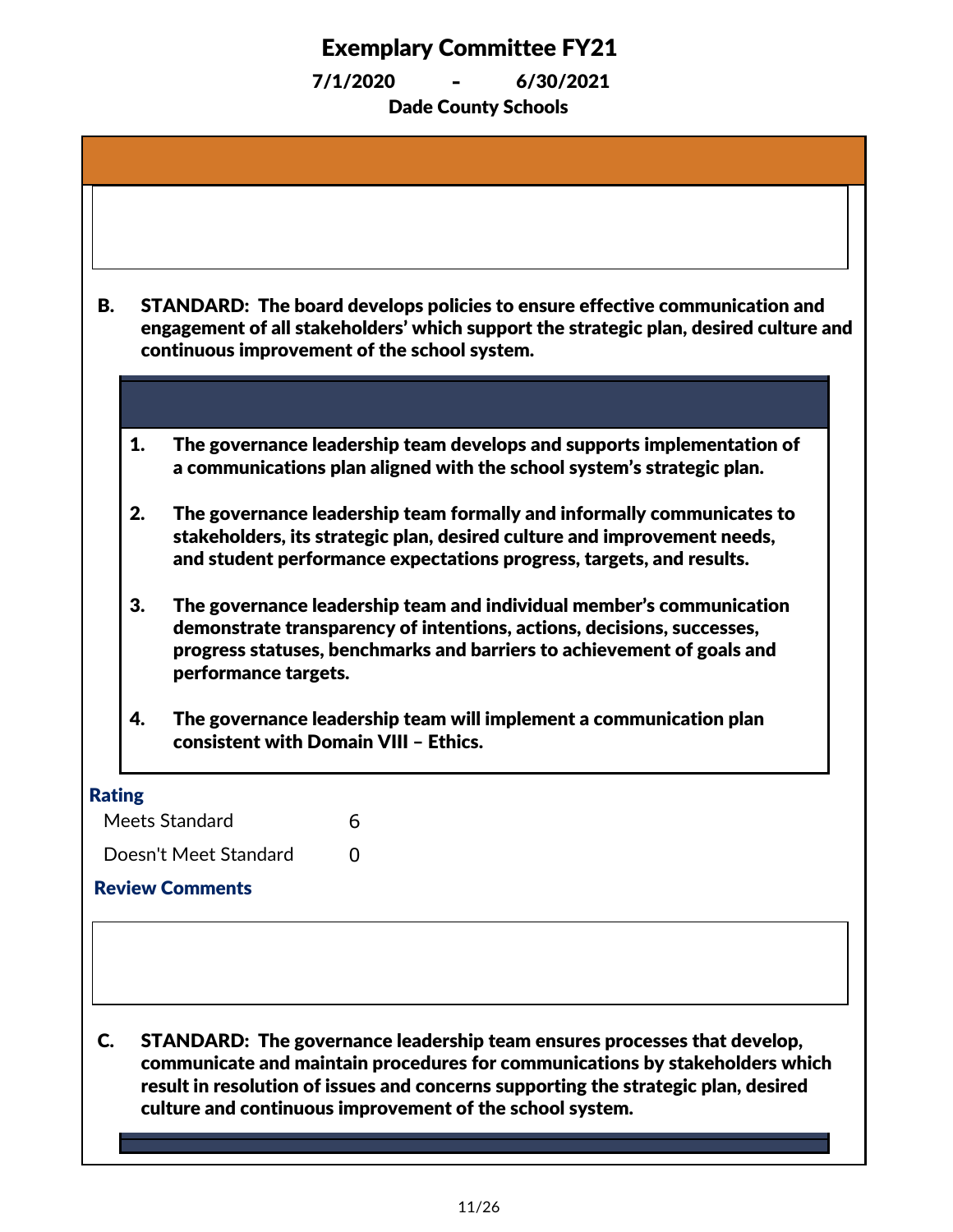| 1.                                                                                                                                                                                                                              | <b>Command process).</b> | The governance leadership team follows an approved communication plan<br>that supports clear two-way communication with stakeholders (i.e. Chain of                                                                             |  |
|---------------------------------------------------------------------------------------------------------------------------------------------------------------------------------------------------------------------------------|--------------------------|---------------------------------------------------------------------------------------------------------------------------------------------------------------------------------------------------------------------------------|--|
| 2.                                                                                                                                                                                                                              | system.                  | The management of all communications of the governance leadership team<br>promotes shared accountability and collaborative action in support of the<br>strategic plan, desired culture and continuous improvement of the school |  |
| 3.<br>The board, working with their superintendent, establishes a process for<br>monitoring and reporting the school system's performance in analyzing,<br>addressing, and resolving issues or concerns raised by stakeholders. |                          |                                                                                                                                                                                                                                 |  |
| <b>Rating</b>                                                                                                                                                                                                                   |                          |                                                                                                                                                                                                                                 |  |
| Meets Standard                                                                                                                                                                                                                  |                          | 6                                                                                                                                                                                                                               |  |
|                                                                                                                                                                                                                                 | Doesn't Meet Standard    | <sup>0</sup>                                                                                                                                                                                                                    |  |
| <b>Review Comments</b>                                                                                                                                                                                                          |                          |                                                                                                                                                                                                                                 |  |
|                                                                                                                                                                                                                                 |                          |                                                                                                                                                                                                                                 |  |
|                                                                                                                                                                                                                                 |                          |                                                                                                                                                                                                                                 |  |
|                                                                                                                                                                                                                                 |                          |                                                                                                                                                                                                                                 |  |
|                                                                                                                                                                                                                                 |                          |                                                                                                                                                                                                                                 |  |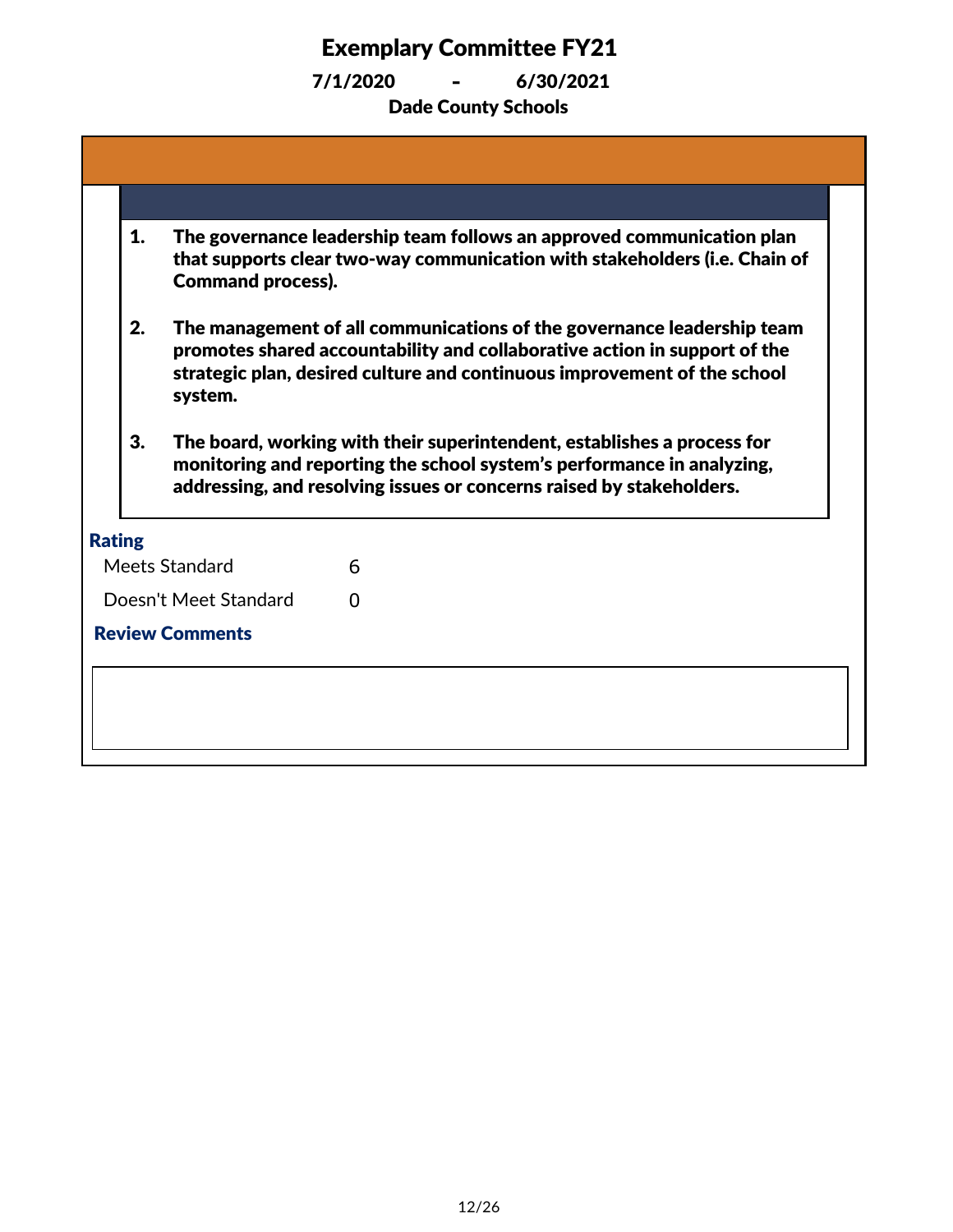Dade County Schools 7/1/2020 **-** 6/30/2021

### IV. Policy Development

#### **Description**

#### **Description**

The board adopts, revises, and follows written policies in accordance with laws and state board rules that include but are not limited to those that support improved student achievement, fiduciary responsibility, community and stakeholder engagement, organizational effectiveness, and continuous improvement.

**Board:** The Georgia Constitution delegates the control and management of public schools to local boards of education. The board is a group of individuals operating as a single entity through the policies it adopts or let stand. Board policies carry the force of law in the school system. Policies are principles and goal statements adopted by the board to define the parameters within which the superintendent and staff carry out their assigned duties. Policies, then, are statements describing what the board expects and requires. Once adopted, they continue in effect until revised or rescinded.

**Superintendent:** Regulations are the superintendent's plan to meet the policy expectations and requirements of the board. As long as the administration operates within the guidelines of policy adopted by the board, it may issue regulations without prior board approval unless board action is required by law or unless the board has specifically directed that certain types of regulations be submitted to the board for approval. The superintendent recommends policy actions to the board for adoption.

- STANDARD: The board of education adopts, revises, and follows written policies that are clear, up-to-date, and in compliance with the school system's strategic plan, state constitution, state and federal laws and state board rules. A.
	- 1. The governance leadership team promotes policy development that is aligned with the system strategic plan and supports improved student achievement and organizational effectiveness.
	- 2. The board, through a local board policy, adopts, revises, and follows effective procedures for policy development, adoption, revisions, and repeal Emergency adoption of policies, and policy dissemination.
	- 3. The board solicits and receives recommendations from the superintendent on any proposed policies.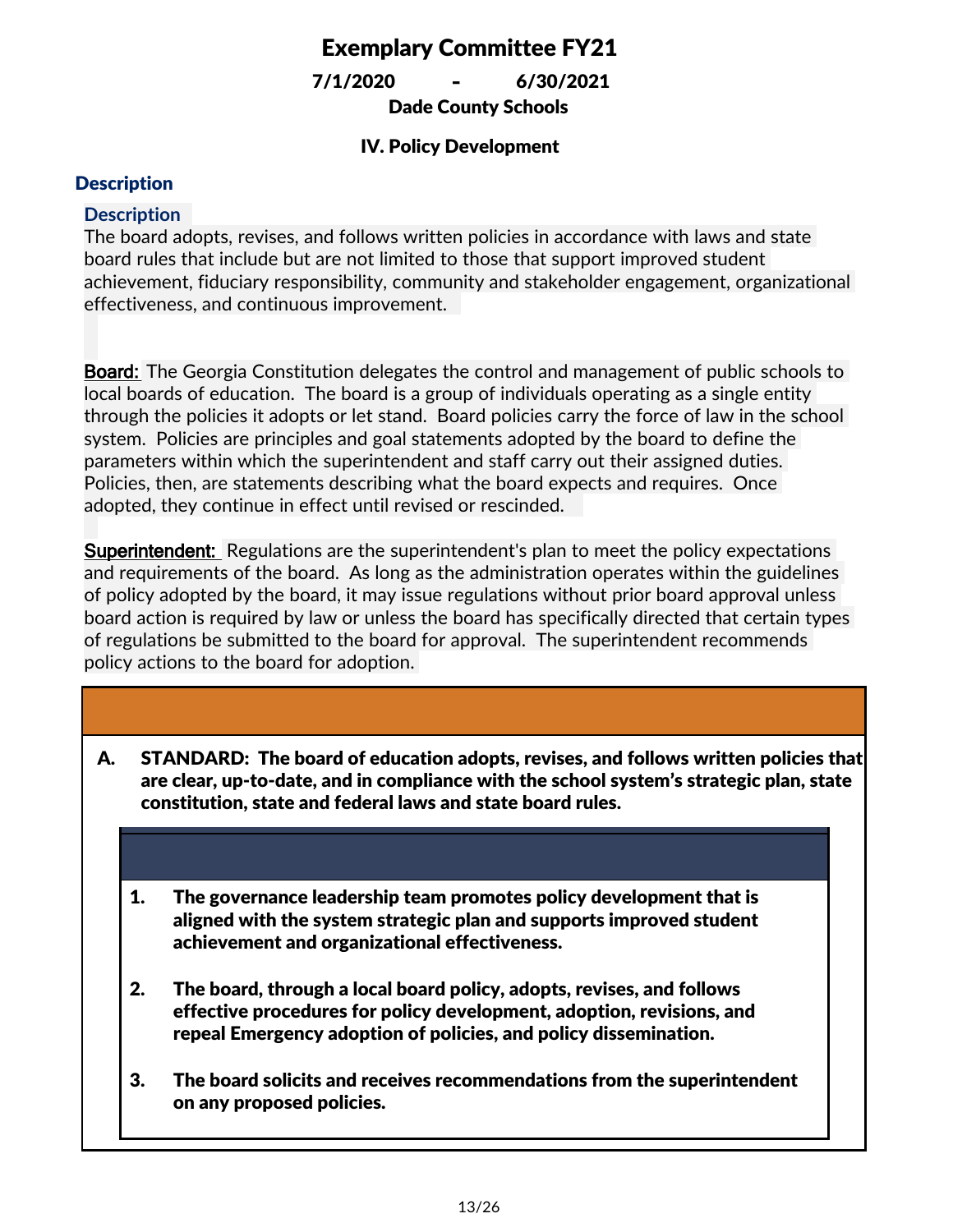|                        | 4. | The board provides opportunities for public review on proposed policies<br>before final board action is taken.                                                               |              |  |
|------------------------|----|------------------------------------------------------------------------------------------------------------------------------------------------------------------------------|--------------|--|
|                        | 5. | The board approves procedures for policies to be systematically reviewed.<br>The governance leadership team develops policies consistent with Domain<br>6.<br>VIII - Ethics. |              |  |
|                        |    |                                                                                                                                                                              |              |  |
| <b>Rating</b>          |    |                                                                                                                                                                              |              |  |
| Meets Standard         |    |                                                                                                                                                                              | 6            |  |
| Doesn't Meet Standard  |    |                                                                                                                                                                              | <sup>0</sup> |  |
| <b>Review Comments</b> |    |                                                                                                                                                                              |              |  |
|                        |    |                                                                                                                                                                              |              |  |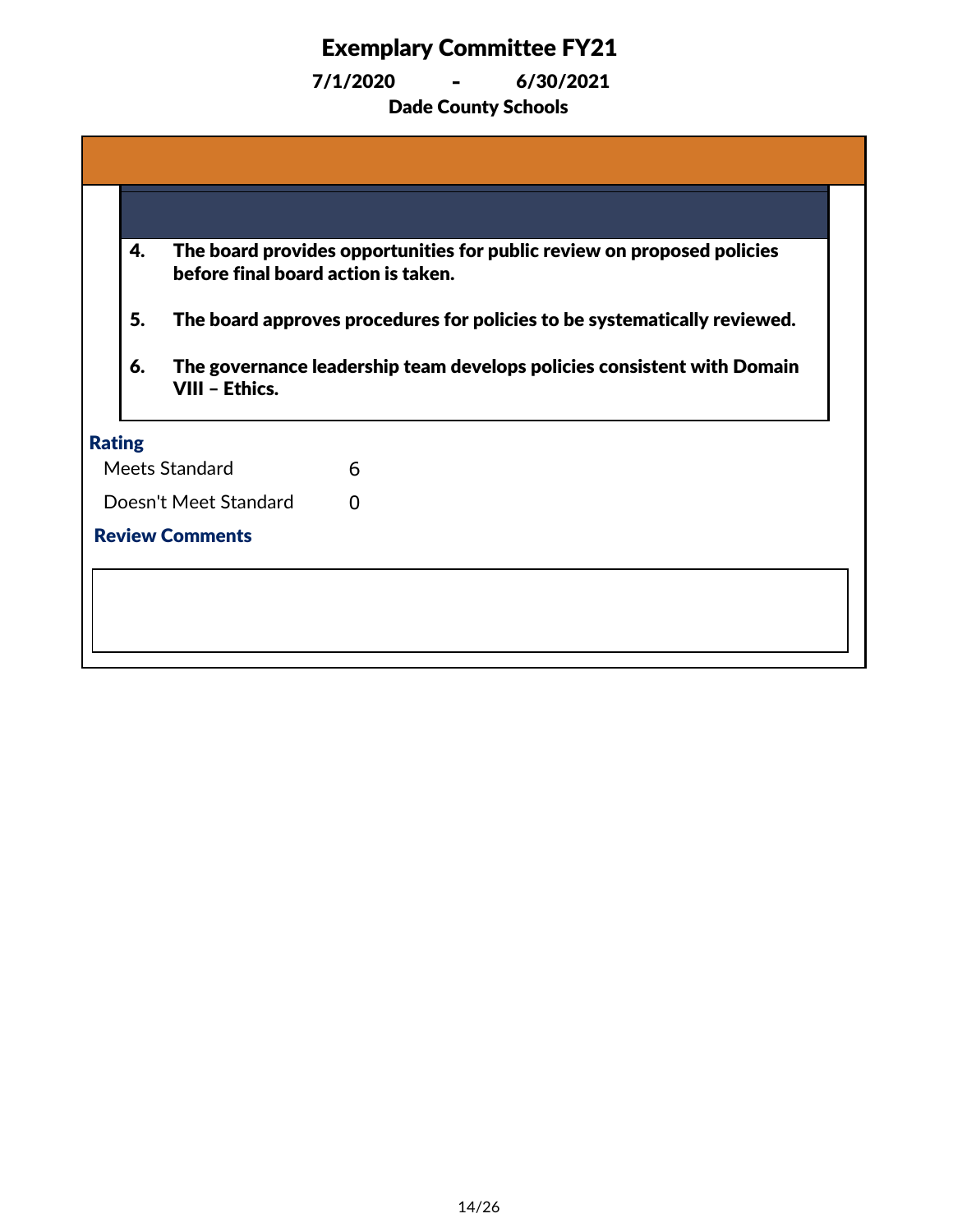Dade County Schools 7/1/2020 **-** 6/30/2021

### V. Board Meetings

### **Description**

In order to conduct official business for the purpose of improving student achievement and organizational effectiveness, the governance leadership team plans and conducts board meetings in accordance with Open Meetings law and local board policy.

| А. | STANDARD: The board announces and holds meetings in accordance with local board<br>policy and the Open Meetings Law (O.C.G.A. §50-14-1). |                                                                                                                                                                                                                                                                                                                                                             |  |  |  |  |
|----|------------------------------------------------------------------------------------------------------------------------------------------|-------------------------------------------------------------------------------------------------------------------------------------------------------------------------------------------------------------------------------------------------------------------------------------------------------------------------------------------------------------|--|--|--|--|
|    |                                                                                                                                          |                                                                                                                                                                                                                                                                                                                                                             |  |  |  |  |
|    | 1.                                                                                                                                       | The board adopts a policy defining the process for developing board<br>meeting agendas, to include, but not limited to:                                                                                                                                                                                                                                     |  |  |  |  |
|    | 2.                                                                                                                                       | Board of education meeting agendas consistently include components that<br>demonstrate alignment with the system's strategic plan.                                                                                                                                                                                                                          |  |  |  |  |
|    | 3.                                                                                                                                       | The superintendent posts board meeting agendas for public review.                                                                                                                                                                                                                                                                                           |  |  |  |  |
|    | 4.                                                                                                                                       | The board of education uses a "consent agenda" procedure when<br>appropriate.                                                                                                                                                                                                                                                                               |  |  |  |  |
|    | 5.                                                                                                                                       | Once meeting agenda is approved, the board of education conducts<br>meetings in accordance with the meeting agenda and departs from the<br>agenda only under circumstances allowed under the Open Meetings Law<br>(O.C.G.A. §50-14-1) and by a majority (simple majority, super majority, or<br>unanimous vote) previously specified in local board policy. |  |  |  |  |
|    | 6.                                                                                                                                       | The Board is trained in, and conducts meetings in a manner consistent with,<br>parliamentary procedure.                                                                                                                                                                                                                                                     |  |  |  |  |
|    | 7.                                                                                                                                       | The superintendent ensures accurate records are recorded and maintained<br>as prescribed by the Open Records Act (O.C.G.A. §50-18-70).                                                                                                                                                                                                                      |  |  |  |  |
|    | 8.                                                                                                                                       | The board of education plans and conducts business meetings in open and<br>closed sessions in a manner consistent with the Open Meetings Law<br>(O.C.G.A. §50-14-1).                                                                                                                                                                                        |  |  |  |  |
|    | 9.                                                                                                                                       | The governance leadership team conducts meetings consistent with<br><b>Domain VIII - Ethics.</b>                                                                                                                                                                                                                                                            |  |  |  |  |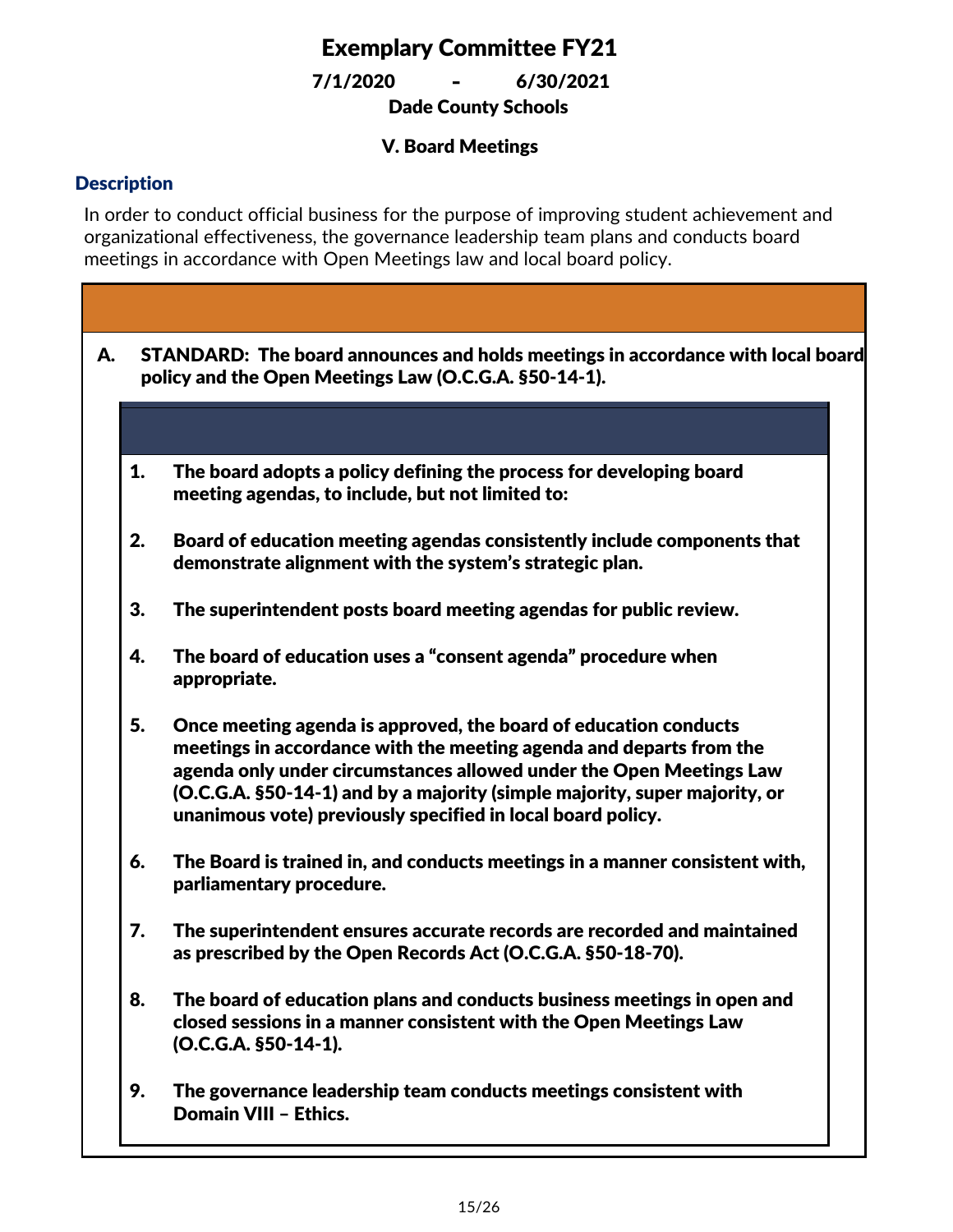7/1/2020 **-** 6/30/2021

### Dade County Schools

| <b>Rating</b>          |   |
|------------------------|---|
| Meets Standard         | 6 |
| Doesn't Meet Standard  | 0 |
| <b>Review Comments</b> |   |
|                        |   |
|                        |   |
|                        |   |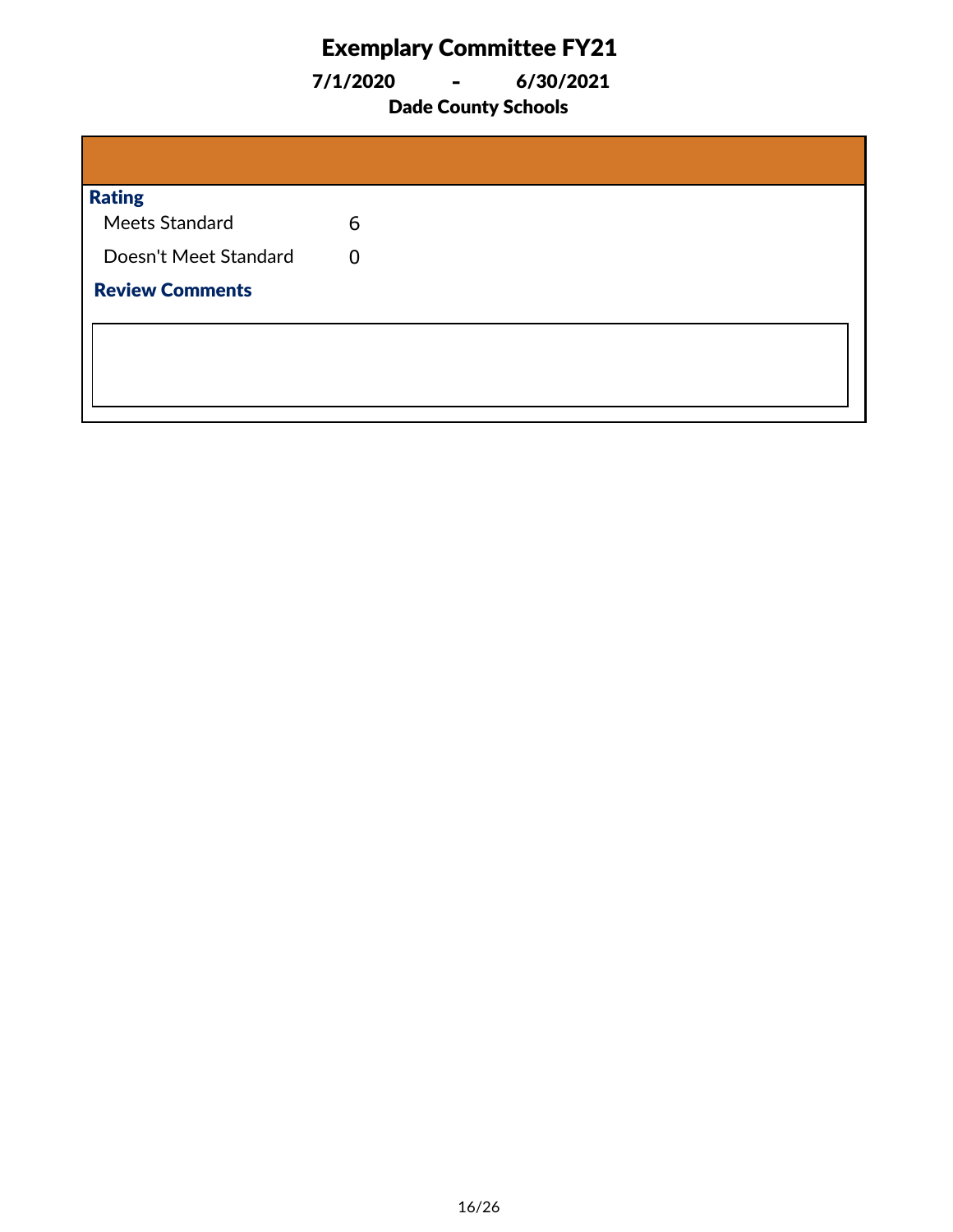Dade County Schools 7/1/2020 **-** 6/30/2021

### VI. Personnel

### **Description**

#### **Description**

The Board of Education employs, sets performance expectations for, and evaluates the work of the superintendent; sets personnel policies and approves or denies personnel actions recommended by the superintendent in order for him/her to manage the system workforce to improve student achievement and organizational effectiveness.

**Board:** The school superintendent is appointed by the board and who "shall be the executive officer" of the board of education. Georgia Law [§ GA Code 20-2-210] requires the board to conduct an annual evaluation of the superintendent and, if deficiencies are noted, to prepare a professional development plan.

Additional Summary Points .....

- Evaluations shall be performed by the local board of education and trained to conduct evaluation
- Instrument must be a board approved instrument
- · Performance evaluation records shall be part of the personnel evaluation file and shall be confidential

The board reviews and updates personnel policies to be in compliance with state statutes and state board rules. The board practices the board member code of ethics policy and maintains confidentiality pertaining to personnel. As with student records, in a rare case, the board may have a need to review a teacher's evaluation or a group of evaluations in order to carry out its lawful duties. In that case, the board may require the teacher evaluations to be produced to the board for its inspection or review during an executive session.

**Superintendent:** The "fundamental role" of a superintendent, as executive officer, is to administer the implementation of policy established by the local board. She/he assists the board in the development of an evaluation instrument which measures the board goals, strategic plan goals and system's operational effectiveness. The superintendent recommends to the board personnel policies for adoption, implements adopted policies, recommends personnel actions to the board and provides personnel data reports.

STANDARD: The board of education employs a superintendent who acts as the Executive Officer of the school system. A.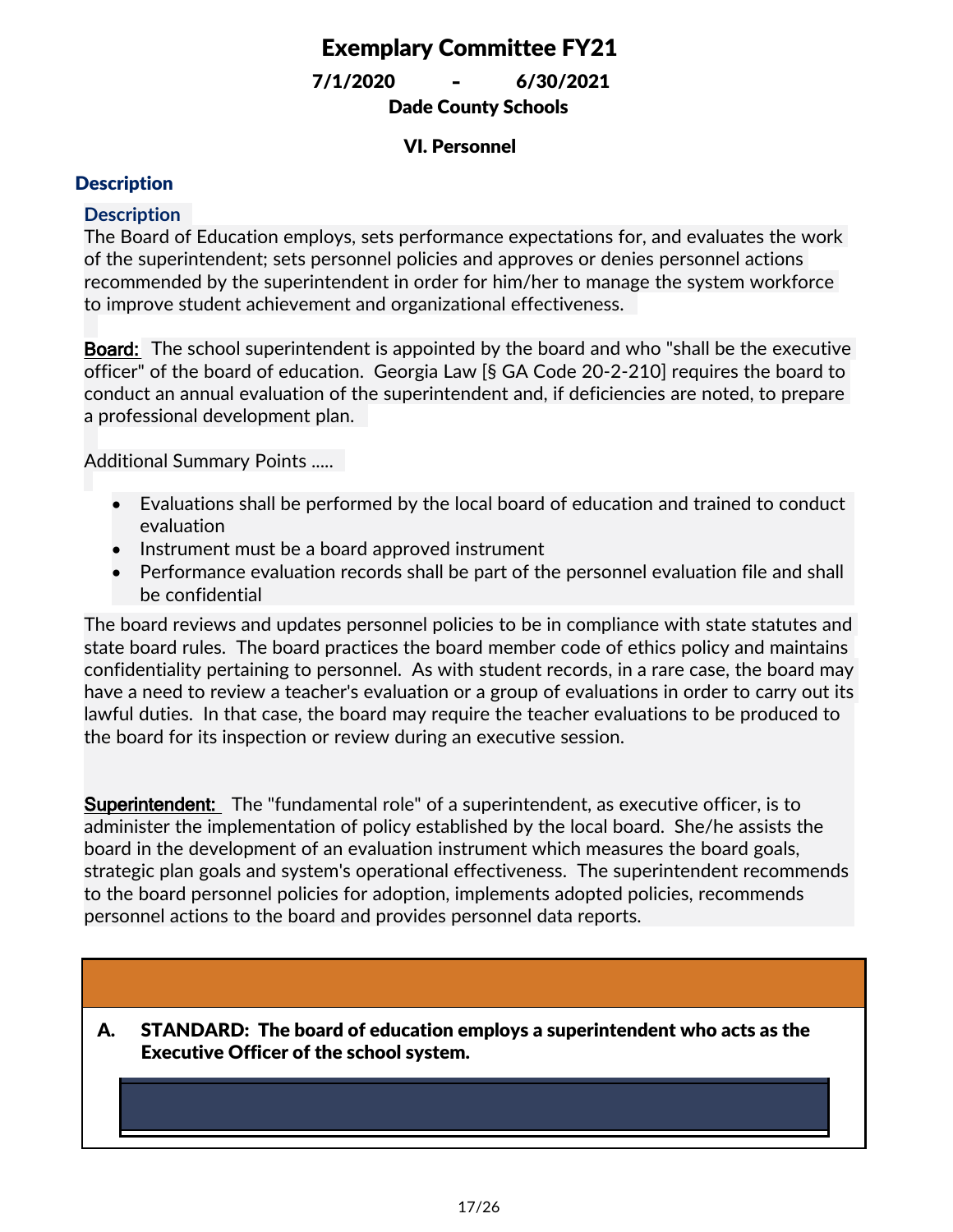| 1.            | The board's search and hiring processes result in selecting a superintendent<br>with the verified knowledge, expertise, skills and prior performance history<br>that predict successful performance in execution of Superintendent duties<br>and responsibilities in alignment with the school system strategic plan. |
|---------------|-----------------------------------------------------------------------------------------------------------------------------------------------------------------------------------------------------------------------------------------------------------------------------------------------------------------------|
| 2.            | The board sets performance expectations for the superintendent through<br>the adoption of a strategic plan, the adoption of a current job description,<br>the adoption of professional development and evaluation plan, and<br>adherence to state law.                                                                |
| 3.            | The board of education invests in the Superintendent professional<br>development to ensure alignment to the school system strategic plan, and<br>current job description.                                                                                                                                             |
| 4.            | The board of education engages in planning for leadership continuity to<br>support sustainability of improvement.                                                                                                                                                                                                     |
| 5.            | Board decisions regarding termination of Superintendent/employment are<br>compliant with superintendent contract and state laws.                                                                                                                                                                                      |
| 6.            | The governance leadership team develops personnel policies consistent<br>with Domain VIII - Ethics.                                                                                                                                                                                                                   |
| <b>Rating</b> |                                                                                                                                                                                                                                                                                                                       |
|               | Meets Standard<br>6<br>Doesn't Meet Standard                                                                                                                                                                                                                                                                          |
|               | 0<br><b>Review Comments</b>                                                                                                                                                                                                                                                                                           |
|               |                                                                                                                                                                                                                                                                                                                       |
| <b>B.</b>     | STANDARD: The board of education evaluates the professional performance of the<br>superintendent.                                                                                                                                                                                                                     |
|               |                                                                                                                                                                                                                                                                                                                       |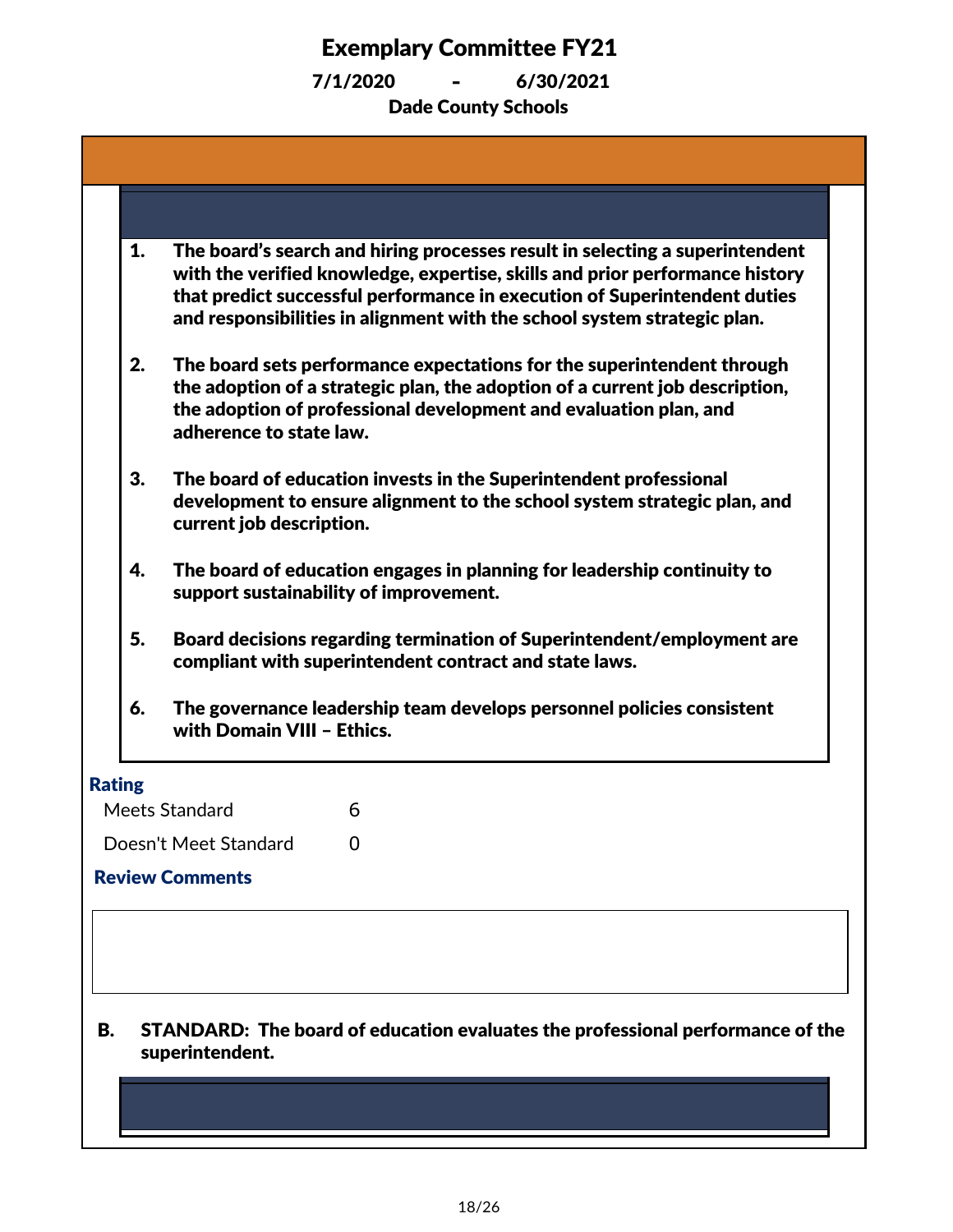|               | 1.                                                                                        | The board annually evaluates the superintendent's job performance as<br>outlined in the evaluation plan.                                                                                                                                         |  |  |  |  |
|---------------|-------------------------------------------------------------------------------------------|--------------------------------------------------------------------------------------------------------------------------------------------------------------------------------------------------------------------------------------------------|--|--|--|--|
|               | 2.                                                                                        | The evaluation instrument and process are developed by the board in<br>collaboration with the superintendent; based on clear, written measurable<br>performance targets and indicators; and aligned with the school system's<br>strategic goals. |  |  |  |  |
|               | 3.                                                                                        | The board receives training in the superintendent's evaluation process and<br>current evaluation instrument, and objectively follows that process for<br>evaluation.                                                                             |  |  |  |  |
|               | 4.                                                                                        | The superintendent's evaluation will be reflected in meeting agenda<br>minutes, noting participating members; however, the results of the<br>evaluation of the superintendent will remain confidential.                                          |  |  |  |  |
| <b>Rating</b> |                                                                                           |                                                                                                                                                                                                                                                  |  |  |  |  |
|               |                                                                                           | Meets Standard<br>6                                                                                                                                                                                                                              |  |  |  |  |
|               |                                                                                           | Doesn't Meet Standard<br>0                                                                                                                                                                                                                       |  |  |  |  |
|               |                                                                                           | <b>Review Comments</b>                                                                                                                                                                                                                           |  |  |  |  |
|               |                                                                                           |                                                                                                                                                                                                                                                  |  |  |  |  |
| C.            | STANDARD: The board adopts personnel policy that is implemented by the<br>superintendent. |                                                                                                                                                                                                                                                  |  |  |  |  |
|               |                                                                                           |                                                                                                                                                                                                                                                  |  |  |  |  |
|               | 1.                                                                                        | The board adopts personnel policies that are aligned with the school<br>system's strategic plan and organizational effectiveness and consistent with<br>applicable statutes.                                                                     |  |  |  |  |
|               | 2.                                                                                        | The board and individual board members do not engage in the<br>implementation of personnel policy, including the employment, assignment,<br>or dismissal of personnel, except to accept or reject the recommendations                            |  |  |  |  |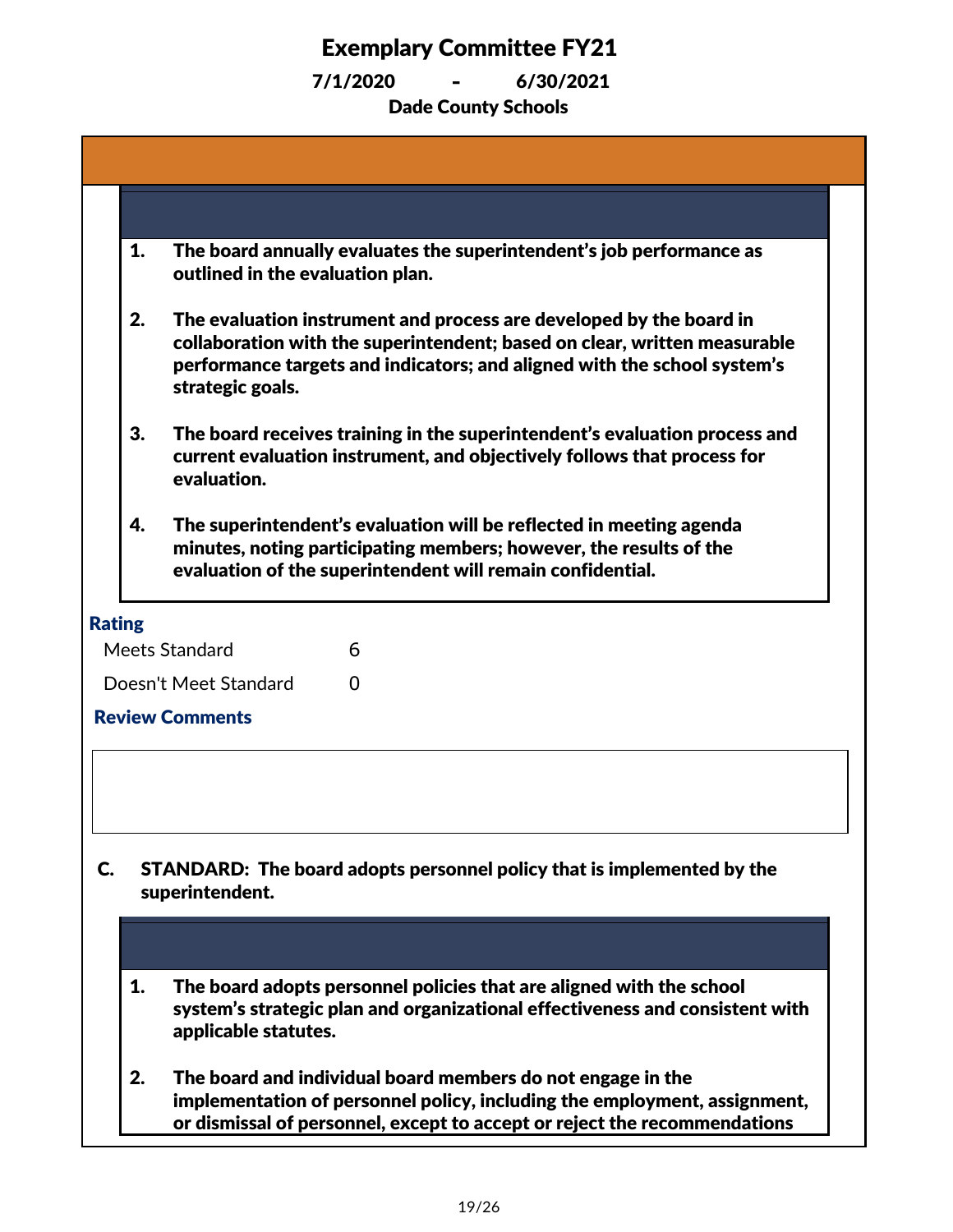|               |    | of the superintendent. |                                                                                                                                                                                                                               |  |
|---------------|----|------------------------|-------------------------------------------------------------------------------------------------------------------------------------------------------------------------------------------------------------------------------|--|
|               | 3. | applicable statutes.   | The board holds the superintendent accountable for assuring that all<br>personnel in the school system are evaluated in accordance with the school<br>system's mission, strategic plan, school system personnel policies, and |  |
|               | 4. | discipline.            | The board follows state laws in matters of school system employee                                                                                                                                                             |  |
|               | 5. |                        | The board makes personnel decisions consistent with Domain VIII - Ethics.                                                                                                                                                     |  |
| <b>Rating</b> |    |                        |                                                                                                                                                                                                                               |  |
|               |    | Meets Standard         | 6                                                                                                                                                                                                                             |  |
|               |    | Doesn't Meet Standard  | O                                                                                                                                                                                                                             |  |
|               |    | <b>Review Comments</b> |                                                                                                                                                                                                                               |  |
|               |    |                        |                                                                                                                                                                                                                               |  |
|               |    |                        |                                                                                                                                                                                                                               |  |
|               |    |                        |                                                                                                                                                                                                                               |  |
|               |    |                        |                                                                                                                                                                                                                               |  |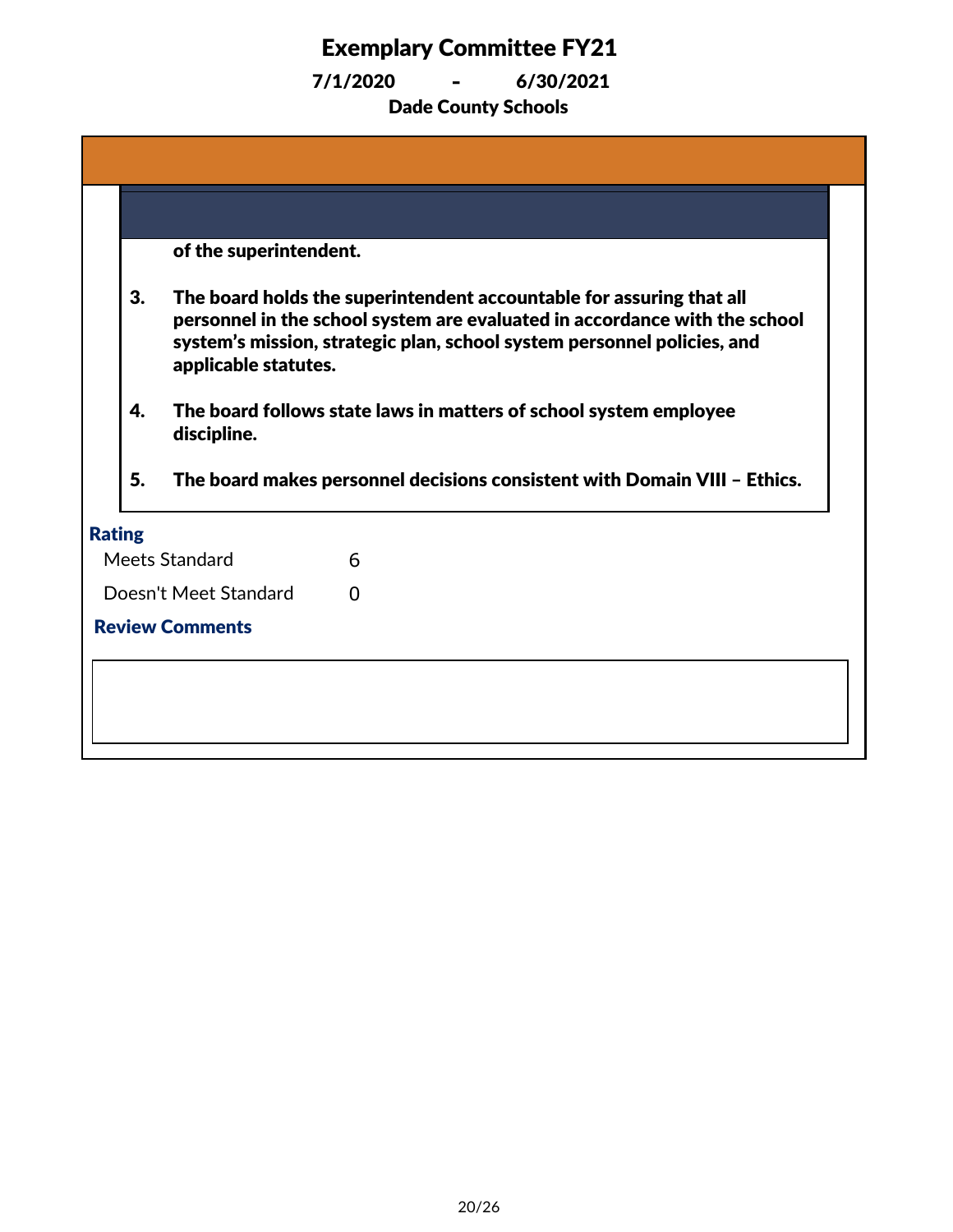Dade County Schools 7/1/2020 **-** 6/30/2021

### VII. Financial Governance

### **Description**

### **Description**

The board provides guidance to the superintendent and sets sound fiscal policy so that the school system is an effective steward of all resources to support student achievement and organizational effectiveness.

**Board:** One of the most important tasks for a local board is adopting the budget. The budget authorizes the targeted expenditure of revenue available to the school district, serves as a vehicle to control spending and clarifies the strategic goals and priorities of the school system. The board approves a process for budget development, community input and adopts each fiscal year budget consistent with strategic plan goals and State law provisions. The board adopts fiscal management policies to ensure effectiveness and efficiency for the implementation of adopted fiscal year budget.

**Superintendent:** The superintendent follows the board budget development processes as prescribed by board, state law provisions and recommends to the board the fiscal year budget. The superintendent provides monthly, quarterly, annual budget reports to the board, monitors the budget and makes budget recommendations when needed, manages the effectiveness and implements the budget accordingly to the state provisions and local board policies.

- STANDARD: The board of education upon recommendation of the superintendent adopts a budget that adheres to State law provisions and consistent with its strategic plan. A.
	- 1. The board provides guidance to the superintendent, who develops and manages the budget in accordance with the school system's strategic plan, and adopts fiscal policies that assure improved student achievement and organizational effectiveness.
	- 2. The board conducts budgeting discussions with the superintendent and establishes specific budget parameters where deemed necessary or appropriate.
	- 3. The governance leadership team seeks community and stakeholder input, review, and feedback on the budget.
	- 4. The board approves, after careful consideration of sound business and fiscal

 $p$  and system is budget reflecting to system  $\mathcal{L}$  system is budget reflecting the strategic plan.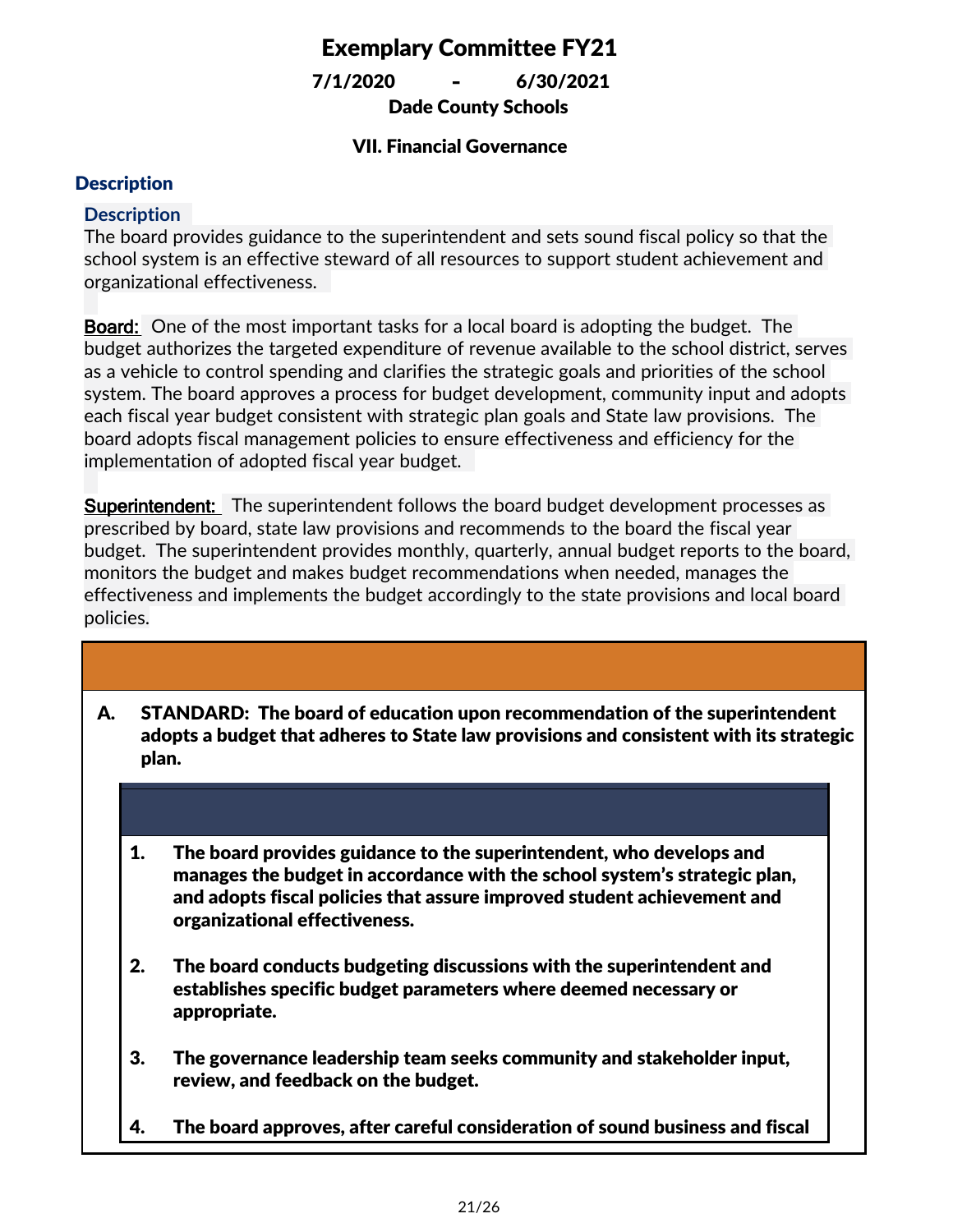| practices, the school system's budget reflecting the strategic plan.                                                                                                                                                                                                                          |  |
|-----------------------------------------------------------------------------------------------------------------------------------------------------------------------------------------------------------------------------------------------------------------------------------------------|--|
| <b>Evidence</b>                                                                                                                                                                                                                                                                               |  |
| <b>Board policies</b><br>Board meeting agendas and minutes<br>Strategic plan<br><b>Annual Budget</b><br>Public budget hearing meetings                                                                                                                                                        |  |
| <b>Rating</b>                                                                                                                                                                                                                                                                                 |  |
| Meets Standard<br>6                                                                                                                                                                                                                                                                           |  |
| Doesn't Meet Standard<br>$\Omega$                                                                                                                                                                                                                                                             |  |
| <b>Review Comments</b>                                                                                                                                                                                                                                                                        |  |
|                                                                                                                                                                                                                                                                                               |  |
| В.<br>STANDARD: The board of education adopts policy for sound fiscal management and<br>monitors the implementation of the budget in accordance with state laws and<br>regulations.                                                                                                           |  |
|                                                                                                                                                                                                                                                                                               |  |
| 1.<br>The board develops policies to ensure sound fiscal management, including<br>but not limited to: balanced budget requirements, spending level<br>authorizations and permissions, deficit spending restrictions, establishment<br>of special funds, and reserve maintenance requirements. |  |
| 2.<br>The board holds the superintendent accountable for the implementation of<br>the budget in a manner consistent with the strategic plan and state board                                                                                                                                   |  |
| rules.                                                                                                                                                                                                                                                                                        |  |
| 3.<br>The board establishes, through policy, the level of spending beyond the<br>budget for which the superintendent must seek board approval.                                                                                                                                                |  |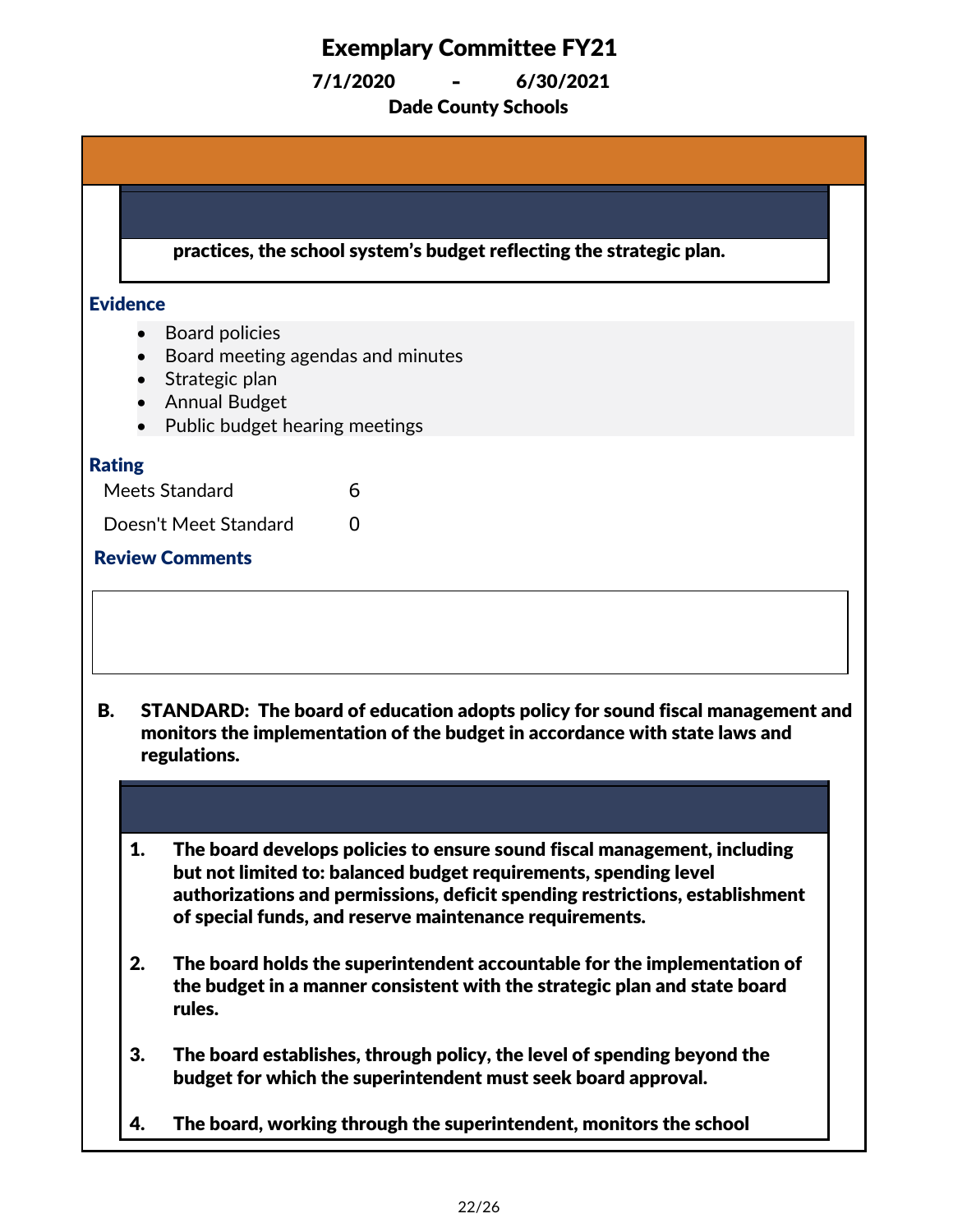| 5.            |                                                                   |                                                                                                                                                                                                                                                                                                                                                                                                                                                                                                                                                                                                                                                                                                                                                                                                                                                                                                   |
|---------------|-------------------------------------------------------------------|---------------------------------------------------------------------------------------------------------------------------------------------------------------------------------------------------------------------------------------------------------------------------------------------------------------------------------------------------------------------------------------------------------------------------------------------------------------------------------------------------------------------------------------------------------------------------------------------------------------------------------------------------------------------------------------------------------------------------------------------------------------------------------------------------------------------------------------------------------------------------------------------------|
| 6.            |                                                                   |                                                                                                                                                                                                                                                                                                                                                                                                                                                                                                                                                                                                                                                                                                                                                                                                                                                                                                   |
| 7.            |                                                                   |                                                                                                                                                                                                                                                                                                                                                                                                                                                                                                                                                                                                                                                                                                                                                                                                                                                                                                   |
| <b>Rating</b> |                                                                   |                                                                                                                                                                                                                                                                                                                                                                                                                                                                                                                                                                                                                                                                                                                                                                                                                                                                                                   |
|               | 6                                                                 |                                                                                                                                                                                                                                                                                                                                                                                                                                                                                                                                                                                                                                                                                                                                                                                                                                                                                                   |
|               | 0                                                                 |                                                                                                                                                                                                                                                                                                                                                                                                                                                                                                                                                                                                                                                                                                                                                                                                                                                                                                   |
|               |                                                                   |                                                                                                                                                                                                                                                                                                                                                                                                                                                                                                                                                                                                                                                                                                                                                                                                                                                                                                   |
|               |                                                                   |                                                                                                                                                                                                                                                                                                                                                                                                                                                                                                                                                                                                                                                                                                                                                                                                                                                                                                   |
|               | Meets Standard<br>Doesn't Meet Standard<br><b>Review Comments</b> | system's audits, reviews monthly financial reports and additional financial<br>reports needed to make informed decisions and to ensure execution of the<br>budget in a manner consistent with the strategic plan and strategic goals of<br>the school system.<br>The board reviews and addresses annually audited financial records and<br>audit findings, with a goal of proactively preventing audit exceptions.<br>The board addresses fiscal matters in a manner consistent with law, sound<br>business practice, and ethical principles regarding conflicts of interest in<br><b>Domain VIII - Ethics.</b><br>The board operates in a manner such that the board's financial decisions<br>and actions do not provide unfair financial or other opportunistic<br>advantages to any member of the governance leadership team, their family<br>members, associates, or individual constituents. |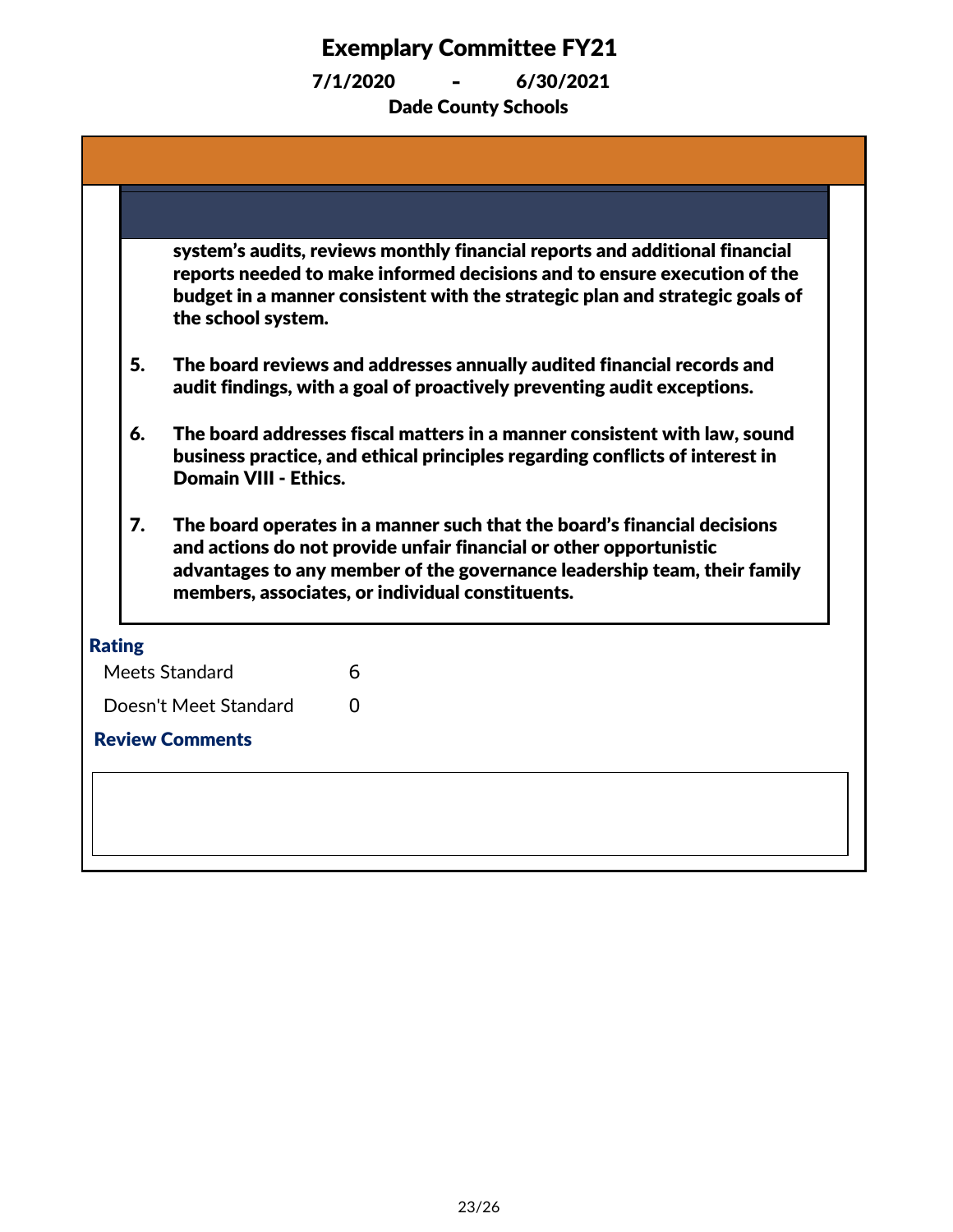Dade County Schools 7/1/2020 **-** 6/30/2021

### VIII. Ethics

### **Description**

### **Description**

The governance leadership team conducts themselves, collectively and individually, in an ethical and professional manner.

**Board:** The board adopts and practices their Code of Ethics and Conflict of Interest policies that at a minimum meets the State Board of Education requirements.

**Superintendent:** The superintendent practices the Code of Ethics for Professional Educators as prescribed by the Professional Standards Commission.

#### STANDARD: The governance team adheres to, adopts and practices a Code of Ethics, avoids conflicts of interest, and annually reviews ethical standards to ensure and enhance governance structure and organizational effectiveness. A.

### **Description**

Each year the Dade County Board of Education has to submit a report to the Georgia Department of Education affirming that each member has complied with the Code of Ethics and conflict of interest policies and guidelines set by the state. Affidavits from each board regarding the Code of Ethics is signed.

#### 1. The board adopts and adheres to an ethics policy that includes, as a minimum, an ethical code of behavior based on the State Model Code of Ethics.

- 2. The superintendent adheres to the Georgia Professional Standards Commission Code of Ethics for Educators.
- 3. The board adopts and adheres to a Conflict of Interest policy that includes state law requirements, as outlined in the State statutory Conflict of Interest Provisions.

#### **Evidence**

- · Board policies
- · Code of ethics and conflict of interest policies
- Annual board training plan
- · Signed training affidavits of board members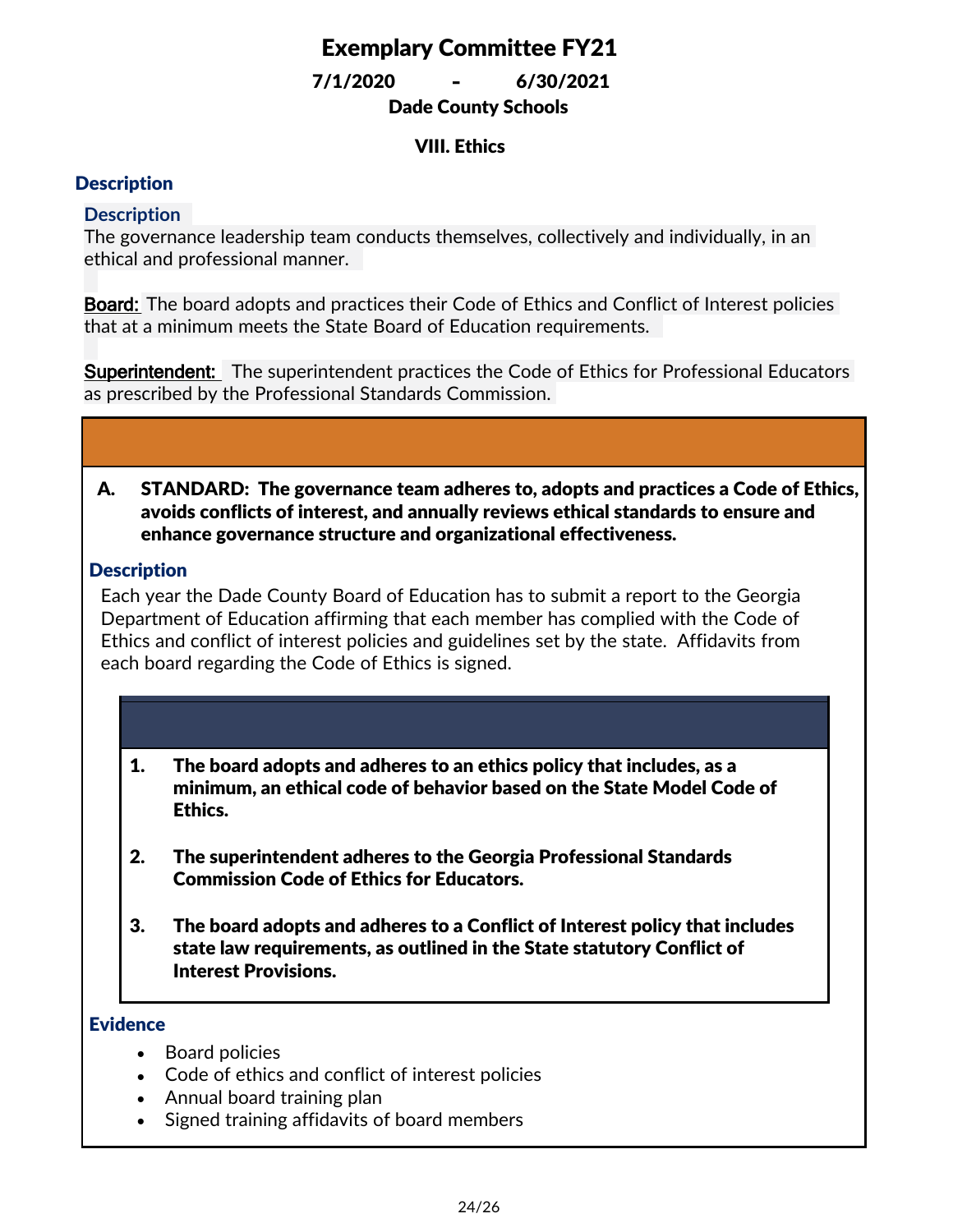7/1/2020 **-** 6/30/2021

### Dade County Schools

| <b>Rating</b>          |   |
|------------------------|---|
| Meets Standard         | 6 |
| Doesn't Meet Standard  | 0 |
| <b>Review Comments</b> |   |
|                        |   |
|                        |   |
|                        |   |